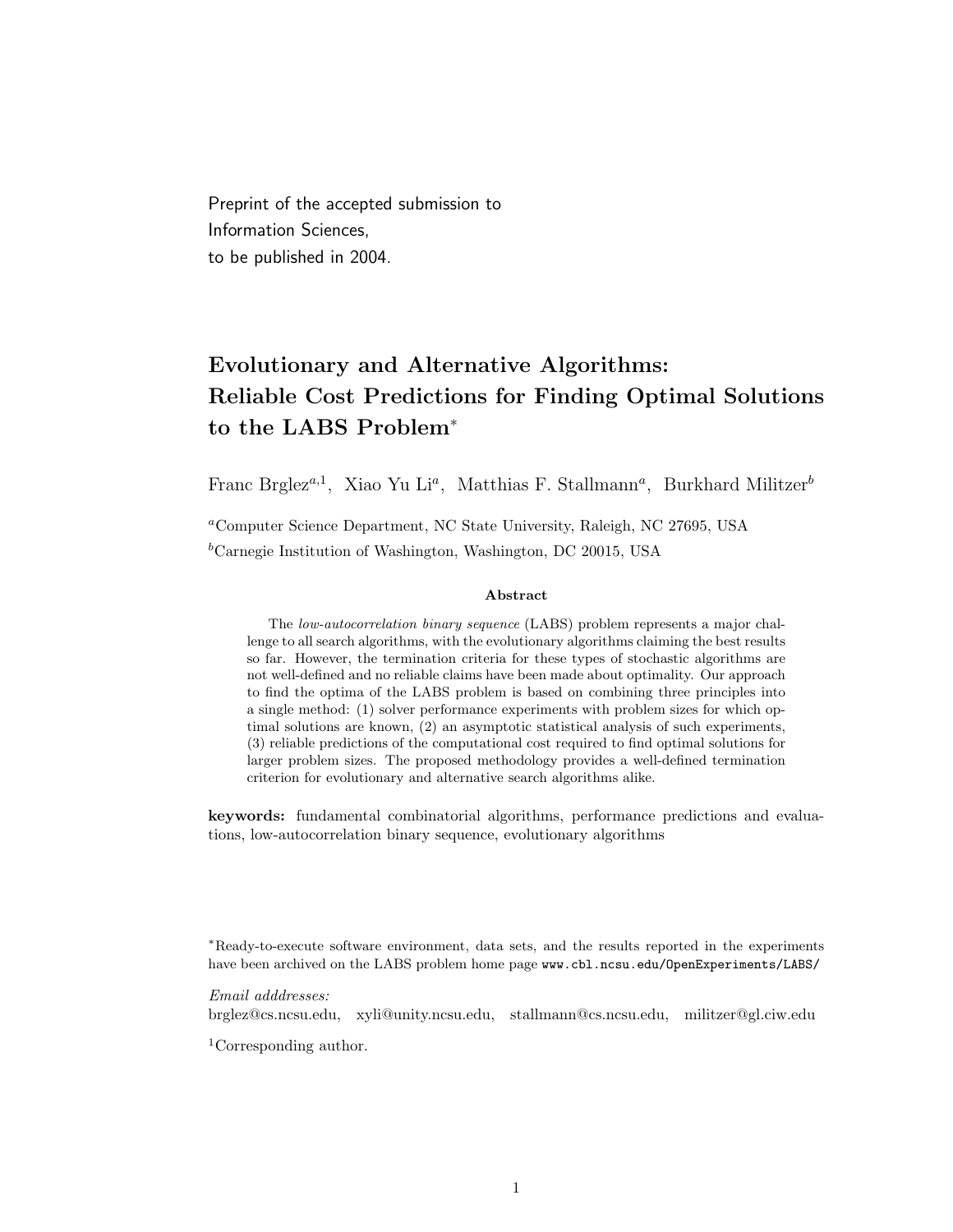### 1 Introduction

The low-autocorrelation binary sequence (LABS) problem has a simple formulation. Consider a binary sequence of length L,  $S = s_1 s_2 ... s_L$  and their autocorrelations  $C_k(S)$  $\sum_{i=1}^{L-k} s_i s_{i+k}, s_i = \{+1, -1\}$ , for  $k = 1, \ldots, L-1$ . The energy function of interest is

$$
E(S) = \sum_{k=1}^{L-1} C_k^2(S)
$$
 (1)

which defines the *merit factor*  $F$  of the sequence [1]:

$$
F = L^2/(2E). \tag{2}
$$

The objective of optimization is to find a sequence that maximizes  $F$ , or equivalently, minimizes E. Finding an optimum sequence has important applications in communication engineering and is also of interest to physicists since the sequence models one-dimensional systems of Ising-spins. The solution of the LABS problem corresponds to the ground state of a generalized one-dimensional Ising spin system [2]. The problem as formulated in (1) is NP-hard or worse, unlike the special cases of the Ising spin-glass problems with limited interaction and periodic boundary conditions evaluated in [3, 4]. While efficient and effective methods have been presented to solve the special cases up to  $L = 400$  [3, 4], the optimal merit factors for the problem as formulated in (1) are presently known for values of  $L \leq 60$ only [5, 6]. The difficulty of the LABS problem arises not only from the inconsistency or frustration of different energy interaction terms [7] but also from the fact that for most values of  $L$ , the number of global optima is relatively small, as shown in Table 1. The results as reported in Table 1 are a by-product of the approach we introduce in this paper.

The asymptotic value for the maximum merit factor  $F$  is known [1] and has also been re-derived using arguments from statistical mechanics [2]: as  $L \to \infty$ ,  $F \to 12.3248$ . In Figure 1, we plot the currently known values of the merit factor as the function of  $L$ , normalized with respect to 12.3248. The values for  $L \leq 60$  are based on a branch-andbound solver and are thus known to be optimal [5, 6]. For  $L > 60$ , the values are based on the best known merit factors reported by stochastic search solvers [8, 9, 10, 11, 12], and also on the work in this paper. It shoud be noted that these results are significantly better than the solutions based on simulated annealing in [2].

Table 1: The number of optimal sequences for the LABS problem. The values listed for  $L \leq 35$  are exact. For  $L > 35$ , the values are based on our experiments to date. Some are rounded to the nearest integer multiple of 4. For odd values of  $L$ , the number of optimal sequences that are skew-symmetric is shown between the brackets.

|    | 0  |      | 2  | 3     | 4  | 5    | 6  |        | 8  | 9     |
|----|----|------|----|-------|----|------|----|--------|----|-------|
|    |    |      |    | 4(4)  | 8  | 4(4) | 28 | 4(4)   | 16 | 24(8) |
| 10 | 40 | 4(4) | 16 | 4(4)  | 72 | 8(8) | 32 | 44(4)  | 16 | 8(0)  |
| 20 | 8  | 4(4) | 24 | 24(0) | 8  | 8(0) | 24 | 4(4)   | 8  | 8(8)  |
| 30 | 16 | 8(0) | 8  | 8(0)  | 8  | 8(0) | 8  | 8(0)   | 8  | 8(8)  |
| 40 | 8  | 4(4) | 8  | 4(4)  | 8  | 4(4) | 24 | 28(20) | 8  | 12(4) |
| 50 | 12 | 4(4) | 8  | 8(4)  | 8  | 8(8) | 8  | 4(4)   | 8  | 12(4) |
| 60 | 12 | 8(0) | 12 | 4(0)  | 4  |      |    |        |    |       |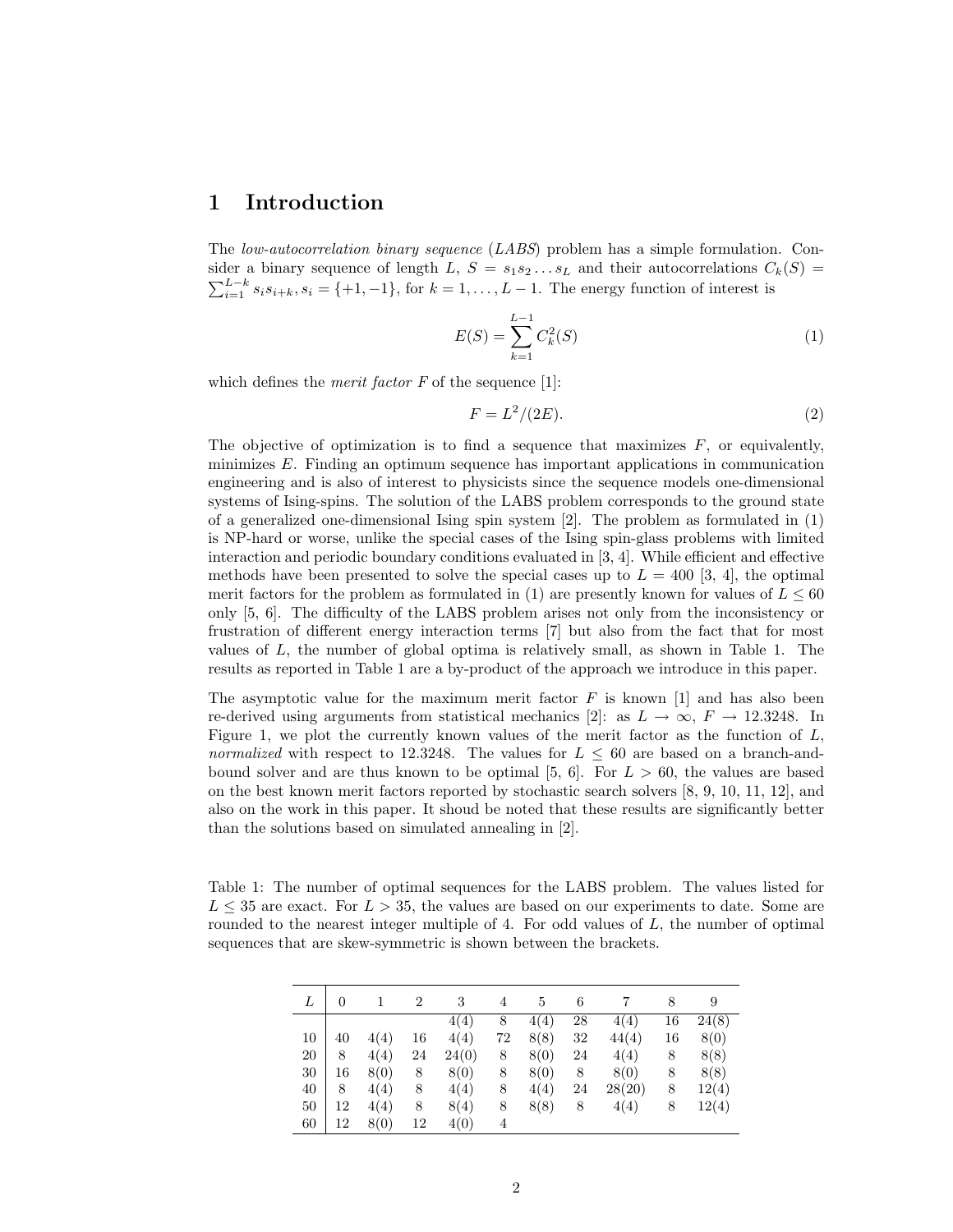

Figure 1: Exact optima and the best known figures of merit for the low autocorrelation binary sequences, normalized to the asympotic limit of 12.3248. The exact optima are known only for  $L < 60$ . The regression line is based on the least-square fit to the data points shown. There clearly is a significant 'gap of opportunity' for the new generation of LABS solvers, starting at  $L > 100$ .

The simple formulation and the known asymptotic value for large values of L makes the LABS problem a particularly interesting case of a problem that is most likely NP-hard or worse. As depicted in Figure 1, the problem presents a significant challenge not only to the branch-and-bound solvers but also to the stochastic solvers: while the exact figures of merit, limited to values of  $L \leq 60$ , follow the expected trend, the figures of merit reported by current heuristics for values of  $L > 100$  are clearly diverging from the expected trend. Questions that arise include: (1) are the current stochastic solvers inadequate for the task, (2) are the solvers being terminated prematurely, and (3) is the current trend due to some combination of (1) and (2). We argue that the most likely answer is (3) and that the problems for  $L > 100$  may be solved better with improved solver technology. Consider, for example, the advances in solving problems in satisfiability (SAT). Real-world SAT problems with 100s of decision variables can today be solved routinely and reliably using branch-andbound SAT solvers as well as stochastic SAT solvers [13].

Our approach to finding the optima of the LABS problem is based on combining three principles into a single method: (1) solver performance experiments with problem sizes for which optimal solutions are known, (2) an asymptotic statistical analysis of such experiments, (3) reliable predictions of the computational cost required to find optimal solutions for larger problem sizes. Two factors motivated the inclusion of an evolutionary search (ES) solver in this work: (1) the best results for  $L > 100$  reported to date in the open literature are based on an ES-based LABS solver [10], and (2) the predictions of computational cost with our version of the LABS solver, which made our solver appear too expensive [14] for  $L > 100$ . It should be noted that while it was obvious from our experiments that our solver is highly efficient computation-wise when compared to the branch-and-bound solver as reported in [5] (for values of  $L \leq 60$ ), we could not conclude one way or the other with respect to the ES-solver – until both solvers were installed on the same platform and under the same termination criteria. Subsequently, we demonstrate in the paper that the proposed methodology provides a well-defined termination criterion for evolutionary and alternative search algorithms alike.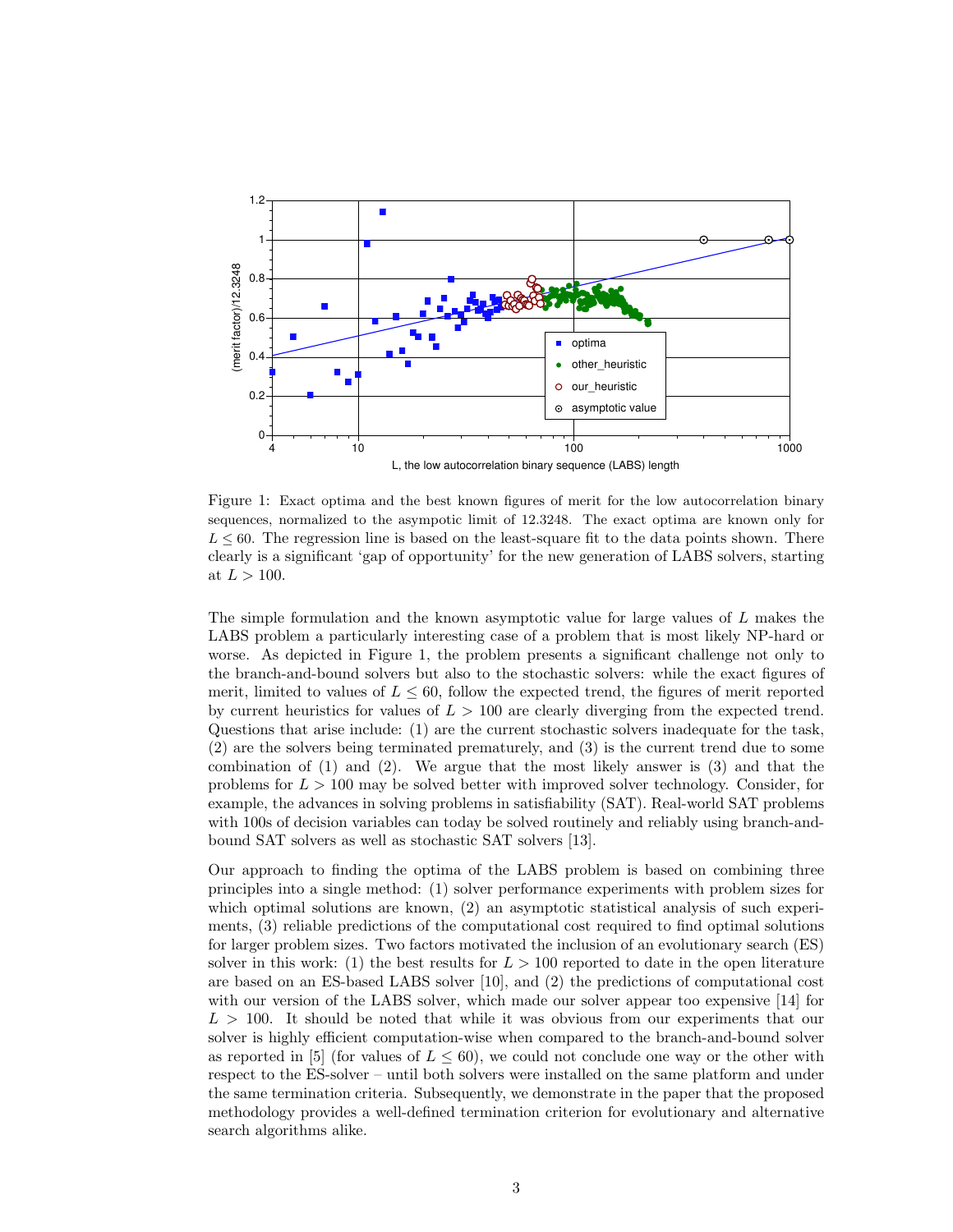The paper expands on our work as reported in [15] and is organized as follows. Section 2 briefly introduces two very different LABS solvers and the termination criteria that we apply to both, Section 3 defines the experimental set up that remains identical for both solvers, Section 4 summarizes the asymptotic performance of both solvers under termination criterion 'A' for  $L \leq 47$ , Section 5 summarizes the predictions and the asymptotic performance of the LABS solver of choice under termination criterion 'B' for  $L > 47$ , Section 6 addresses few questions that arise in view of the reported experimental results, Section 7 outlines conclusions and future work.

### 2 LABS Solvers and Termination Criteria

We introduce two LABS solvers at a level that will support a thorough one-on-one comparative analysis for both solvers. Evolutionary search (ES) techniques introduced in [16, 17] provide the background for the ES-solver that has been devised and optimized explicitly for the LABS problem [10]. Our alternative LABS solver, the KL-solver, is based on principles introduced in the classical graph partitioning paper by Kernighan and Lin [18] and subsequently adapted to hypercube embedding [19, 20].

### 2.1 ES Solver

Evolutionary strategies (ES) in its standard form start with an initial parent population of  $\lambda$  binary strings, each of length L, and generated at random. Then  $\mu$  children strings are generated, each by selecting a parent at random and applying a randomly chosen mutation operation to it. From the  $\mu$  children strings, one selects the  $\lambda$  best individuals, which form the next parent population. The process is repeated until a termination criterion is met. Termination criteria are discussed later in this section. Militzer et al. [10] developed a novel mutation operator that appears to work particularly well for the LABS problem. A flowchart view of the ES-solver as it traces the LABS problem landscape (for  $L = 7$ ) is shown in Figure 2. Clearly, with a single decision point, its 'control structure' at the level shown is very simple – compared to the control structure at the same level for the KL-solver, to be discussed shortly.

The main objectives of showing the traces below the ES flowchart are the following: (1) even for  $L = 7$ , the energy cost (or fitness) function can vary two-orders of magnitude; (2) for choices of  $\lambda = 3$  and and  $\mu = 5$ , and running the solver for 4 generations (a total of 23 samples) returns a local optimum solution with the energy cost of 7; (3) for choices of  $\lambda = 3$ and and  $\mu = 5$ , and running the solver for 9 generations (a total of 48 samples) returns a global optimum solution with the cost of 3. Of course, the choice of the ES parameters in this example is for simplicity of illustration only; we discuss the actual values used in the section that follows.

### 2.2 KL Solver

Our implementation of the KL solver samples the LABS cost function in a sequence of well-defined *moves*, starting from a randomly chosen initial binary string and evaluating the distance-1 neighborhood of this string (flipping 1-bit at a time). We mark the bit for which the cost function was minimum and now repeat the process of evaluating the distance-1 neighborhood, but now only with respect to the bits that are left unmarked. After the last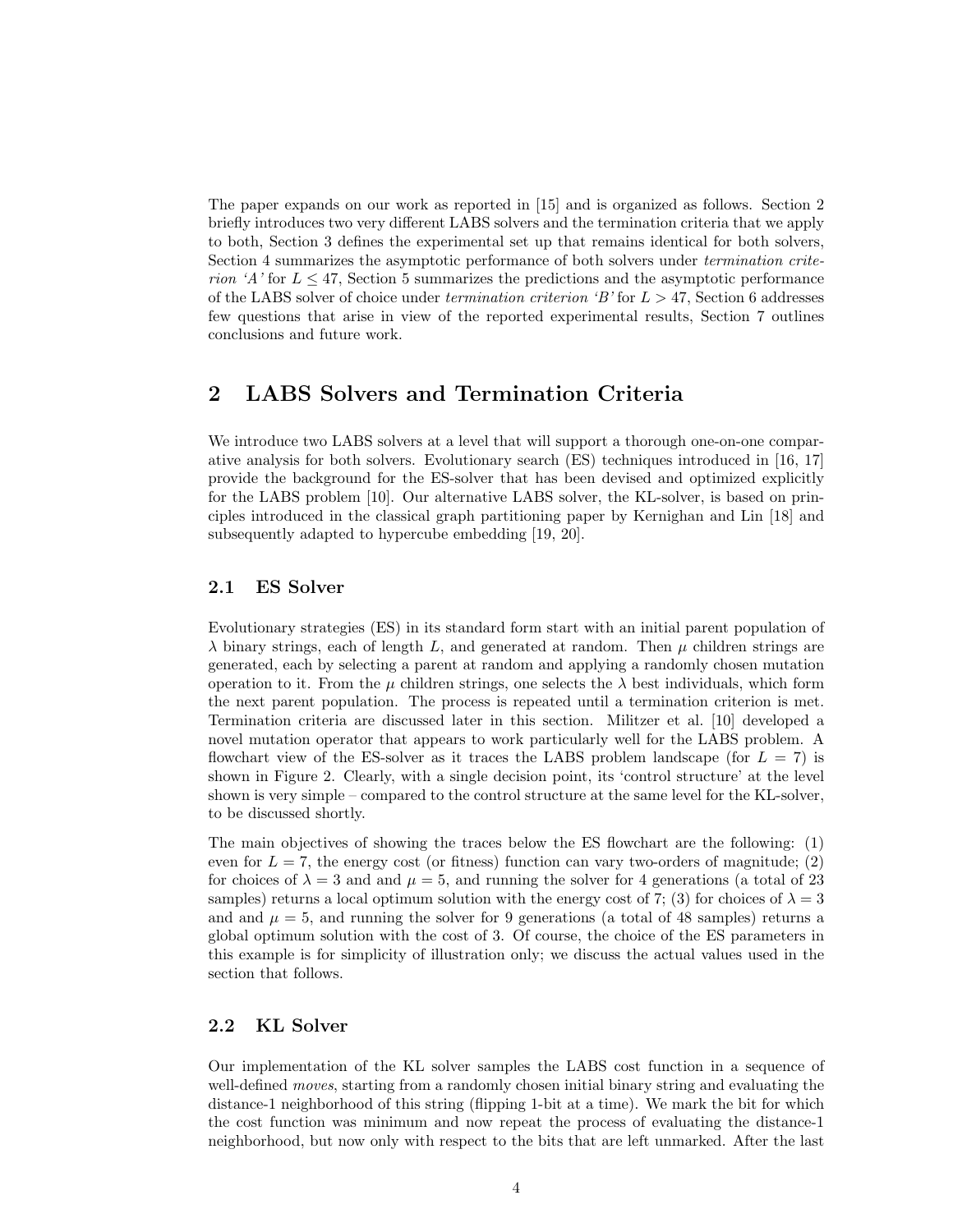

Evolutionary strategy (ES) solver: key procedures and decisions

Solving the LABS problem of length  $L = 7$ :



Figure 2: A flowchart view of the ES-solver as it traces the LABS problem landscape.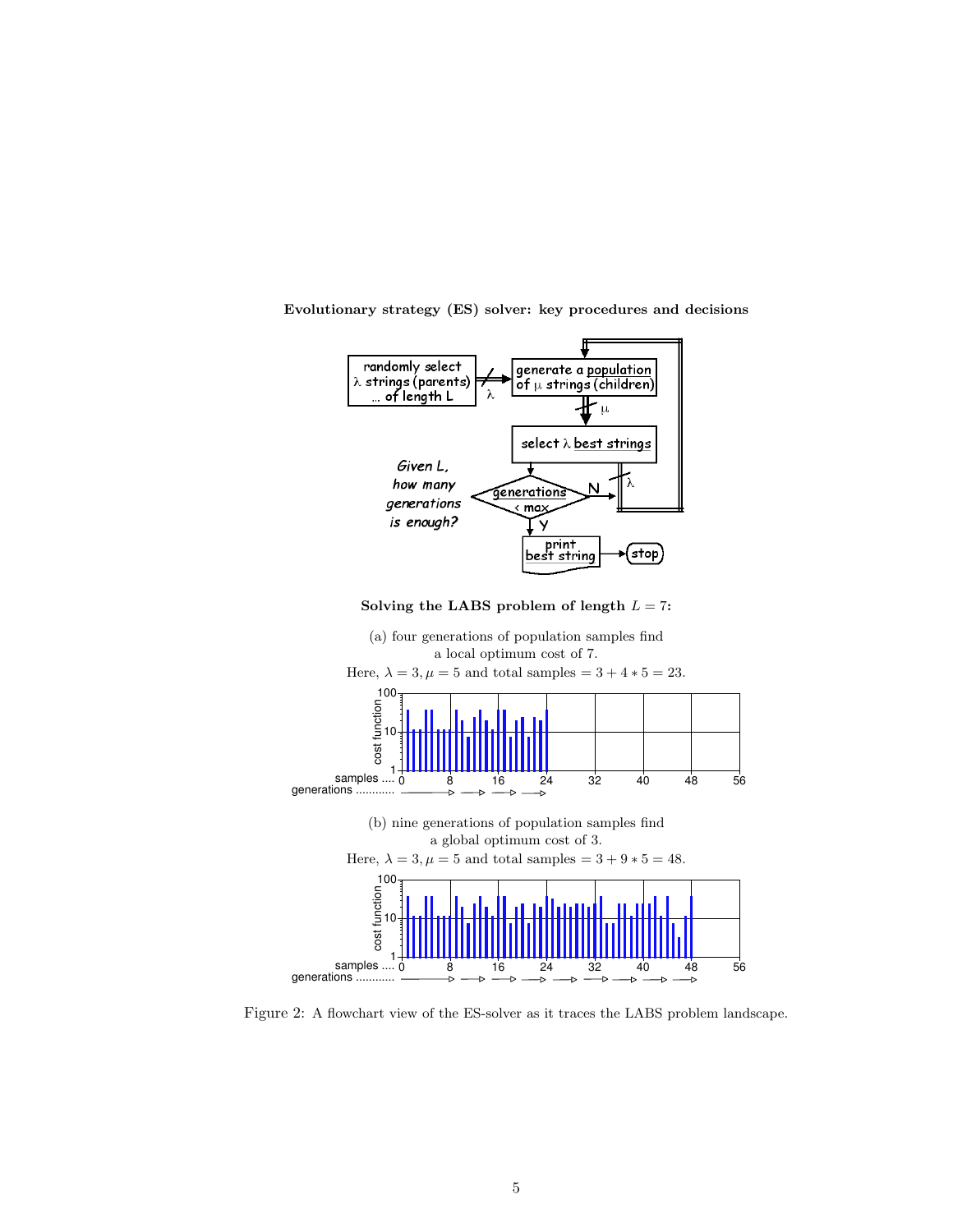

Kernighan-Lin (KL) solver: key procedures and decisions





Figure 3: A flowchart view of the KL-solver as it traces the LABS problem landscape.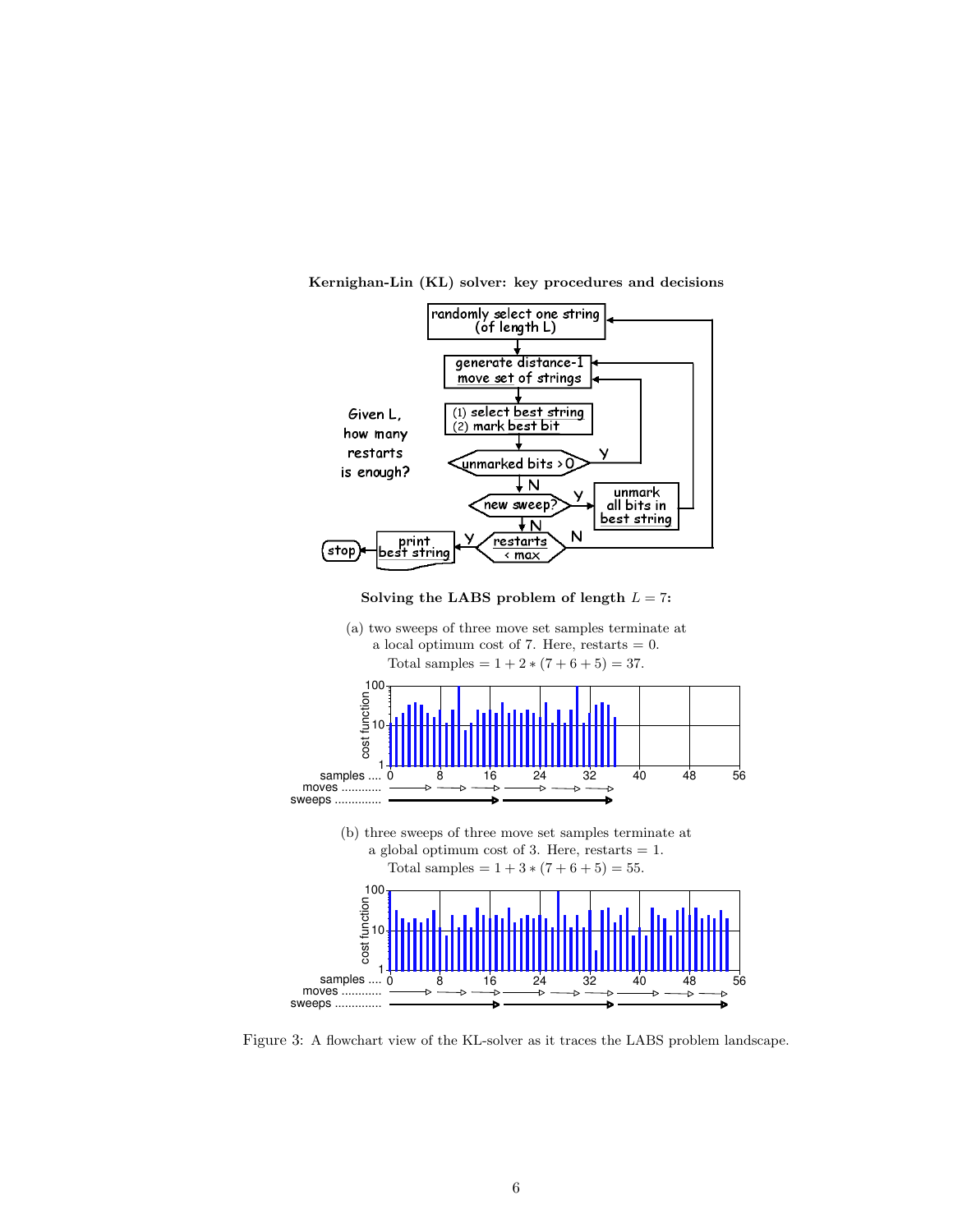marking of the bits, we have evaluated  $L * (L-1)/2$  samples. We use the 'best string' from this search as the new starting point for the new sweep of distance-1 move set (after first unmarking all of the bits). These sweeps are terminated once a new sweep produces a 'best string' that is not better than the one saved from the previous sweep. At this point, the process is repeated with a new randomly selected string until a termination criterion is met. Termination criteria are discussed later in this section. A flowchart view of the KL-solver as it traces the LABS problem landscape (for  $L = 7$ ) is shown in Figure 3. Clearly, with three decision points, the 'control structure' at the level shown is not as simple when compared to the control structure at the same level for the ES-solver discussed earlier. For more details about the KL-solver algorithm, see the Appendix.

The main objectives of showing the traces below the KL flowchart are the following: (1) even for  $L = 7$ , the energy cost (or fitness) function can vary two-orders of magnitude; (2) unlike for ES, no user judgment is required to set-up the parameters that govern the selection of strings. For simplicity of illustration only, we make the decision that 'all bits have been marked' at the value of  $7 - 7/2 = 4$ , so that each sweep contains only  $(7 + 6 + 5) = 18$ samples. Here, we terminate after 0 restarts (a total of 37 samples) and return a local optimum solution with the energy cost of  $7$ ; (3) Similarly to (2) above, we terminate after 1 restart (a total of 55 samples) and return a global optimum solution with the energy cost of 3.

### 2.3 Termination Criteria

The simplest termination criterion in a stochastic search solver is the maxium time duration (timeout) of the experimental run from a given starting point. Such criterion is platform-dependent. However, even if the two LABS solvers such as ES-solver and KLsolver described above are being executed on the same platform under the same timeout limit, we may learn very little about *what factors* may account for the significant difference in the observed performance of the two solvers. Note also that that the flow-chart level, the combinatorial metrics decide the termination for each solver are different: the maximum number of generations (ES) versus the maximum number of restarts (KL). However, if we count the number of samples, i.e. cost function evaluations performed by each solver, we do have a metric that is common to both. Experiment show that *samples* correlate perfectly with *runtime* (in seconds) of either solver.

To improve the efficiency and the reliability of the solver selection process, we organize the experiments under two termination criteria [14]:

- Termination criterion 'A' (for  $L < 47$ ). Use the known LABS minimum value for a given L to terminate a local search algorithm when the optimal sequence is found for the first time. Variables recorded during this search include, at the minimum, runtime and samples (the number of cost function evaluations) that are required to find the optimum. Both are random variables for which we find statistics so we can deduce the probability of success,  $P_{succ}$ , of finding the LABS minimum value, given the *runtime* or samples constraints.
- Termination criterion 'B' (for L > 47). Develop a predictor model based on results under Termination A to predict, for a given value of  $L$ , the required runtime and/or required samples for which the solver must be allowed to run in order to find the global minimum with the probability of success  $P_{succ}$ . The value of *required samples* must be used as the *termination criterion* 'B' if experiments are executed on a platform different from the one used under the termination criterion 'A'.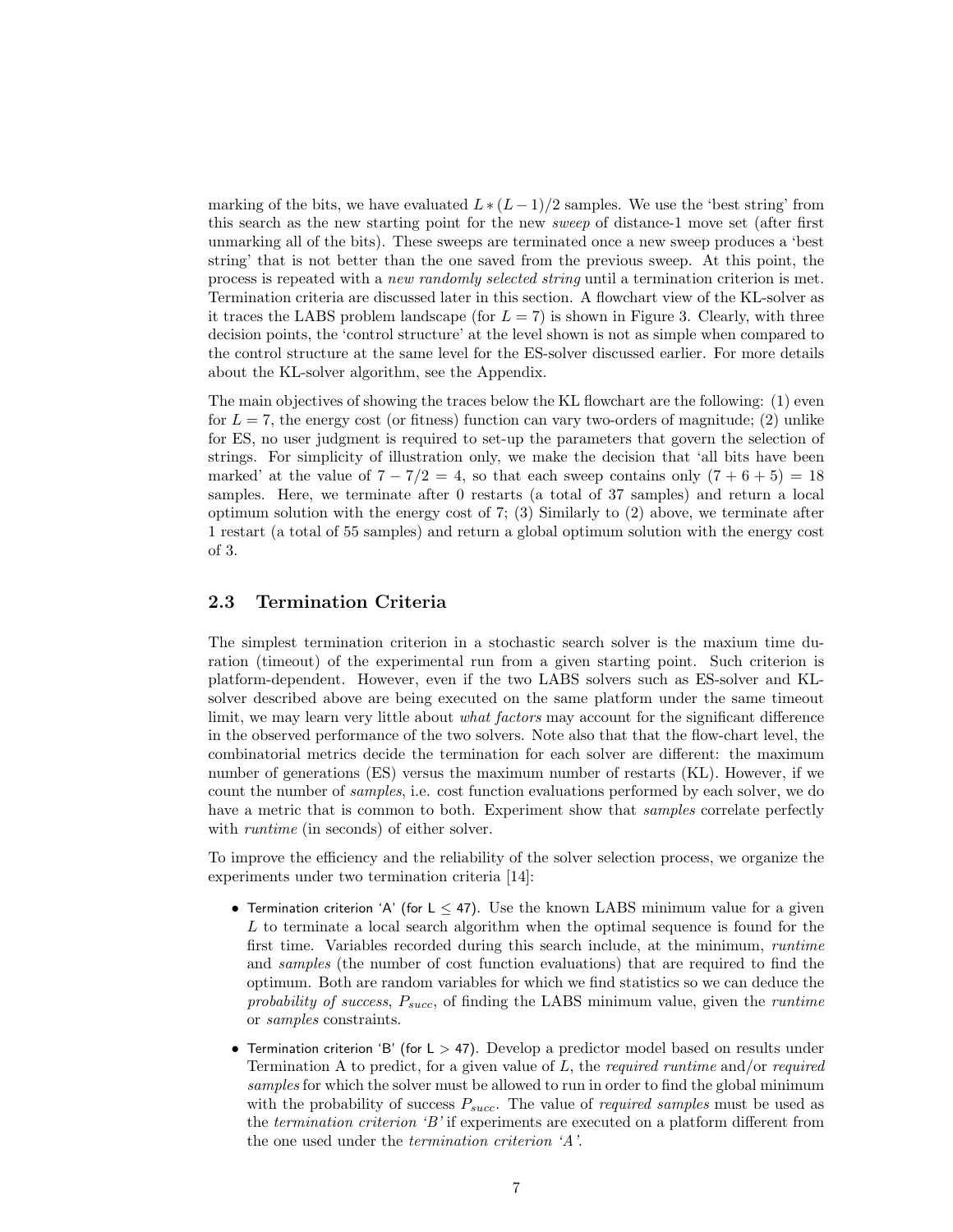Of course, we will run only the 'best-of-the-two' from KL-solver and ES-solver under the termination B (for the given value of  $L$ ).

We summarize the details of experimental set-up in the next section. In particular, we demonstrate that experiments under the termination criterion 'A' lead to a number of important insights about the asymptotic and statistical performance of each solver.

## 3 Experimental Setup

The experimental testbed we use is outlined in Figure 4. Each experiment is initialized with a unique random seed from the file randomTriplets that contains three random integers on each line, making the testbed environment cross-platform consistent for any LABS solver that uses the standard IEEE random generator. Under the criterion 'A', the termination of each execution is controlled by the known optimum value stored in the file known Optima, available at [6].

Data of most interest generated by these experiments are runtime (seconds, platformspecific) and *samples* (total number of samples to evaluate the cost function, platformindependent). These two random variables are closely correlated and, not surprisingly, both will have *exponential distribution* for both ES and KL solver.<sup>1</sup> While the exponential distribution of runtime or samples implies significant variability as illustrated in Figure 4, the variability is also  $predictable -$  shown by the close fit of observed and theoretical distributions. For example, if we allow the KL solver to search for the optimum sequence of length  $L = 34$  for 3,088,247 samples (from any randomly choosen initial sequence), the probability of finding the optimum is 0.632. However, if we increase the search limit to 4\*3,088,247 samples or  $8*3,088,247$  samples, the probability increases to 0.981 or 0.999 respectively.

The parameters used for all ES-solver experiments are based on settings evaluated as 'best overall' in [10]:  $\lambda = 10$  and  $\mu = 3 * L$ . The single parameter used in KL-solver experiments is bits-to-mark =  $L/2$ . This is different from a default value of bits-to-mark = L since we observed no significant improvement (with respect to the LABS problem) if we marked all bits of the move set as defined in Figure 3.

Thus, before starting the experiments with the two solvers, we made every effort not to violate the "PET PIEVE 10. Hand-tuned algorithm parameters" that concludes with a recommended rule as follows [22]:

If different parameter settings are to be used for different instances, the adjustment process must be well-defined and algorithmic, the adjustment must be described in the paper, and the time for the adjustment must be included in all reported running times.

We analyze the statistical performance of each solver in the next section.

<sup>1</sup>Exponential distribution of runtime has been observed not only for stochastic solvers in different contexts [21], but also within a unified framework for stochastic and branch-and-bound solvers applied to SAT problem instances [13]. Distributions other than exponential have also been observed in a number of related experiments with several solvers [13].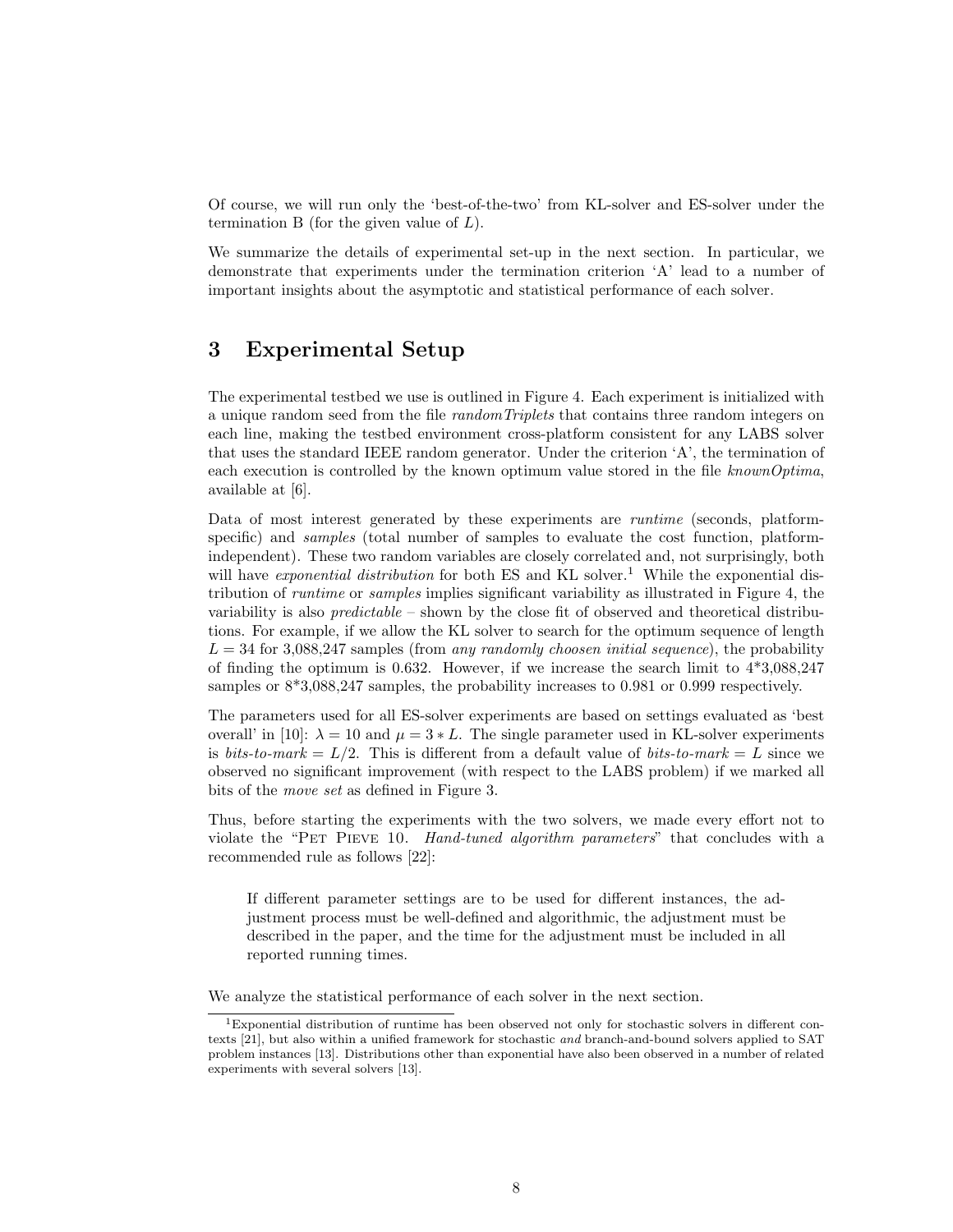#### Experiments under termination 'A'

Create LABSbed as a LABS-problem specific testbed environment, simpler than but similar to SATbed [23]. We consider (1) primary input files randomTriplets and knownOptima, (2) user-specified parameters L, solverList,  $nExperiments, (3)$  a solver encapsulator SOLVERENCAP\_A( $L, randomTriplets,$ knownOptima, solverList, nExperiments ) that returns rawData(solver, L), and (4) GETSTATS( $rawData(solver, L)$ ) that returns  $statsData(solver, L)$ .

Invoke SOLVERENCAP\_A to return a tabular report  $rawData(solver, L)$  for each solver and each L, with data columns under labels such as instanceNum, runtime, samples, solution. The number of rows is determined by  $nExperiments.$  For the same value of  $L$ , each experiment represents an equivalent problem instance, initialized by the LABS solver with a different random seed triple from the file randomTriplets.

Invoke GETSTATS to return various statistics for random variables in each data column in  $rawData(solver, L)$ , including characterization of underlying distributions and the respective solvability functions [23]. As shown below, the number of samples (or function evaluations) required by the KL solver to find the optimum solution for  $L = 34$  for each of the 128 experiments has exponential distribution and can vary dramatically. At best, an optimum solution is found with 43,354 samples; at worst with 13,322,800 samples; with a median, mean and standard deviation of 2,11,5035 and 3,088,247 and 3,006,546 samples, respectively. The runtime mean value, specific to our platform (a Linux PC with 266 MHz processor), is 6.60 seconds. Hyperlinks to complete raw and statistical results of experiments such as illustrated here, covering several solvers, and values of  $L$  up to 64 can be found on the newly created  $LABSbed$ home page [24].



Figure 4: Experimental flow under termination 'A' (for any solver).

## 4 LABS Solver Comparisons

To capture the asymptotic performance of the ES and KL solver under the termination 'A' with statistical significance, we performed 128 experiments with each solver for each value of L in the range of  $10 \leq L \leq 47$ . Similarly to Figure 4, we observe for each L an exponential distribution of runtime and samples for both solvers. Also, we observe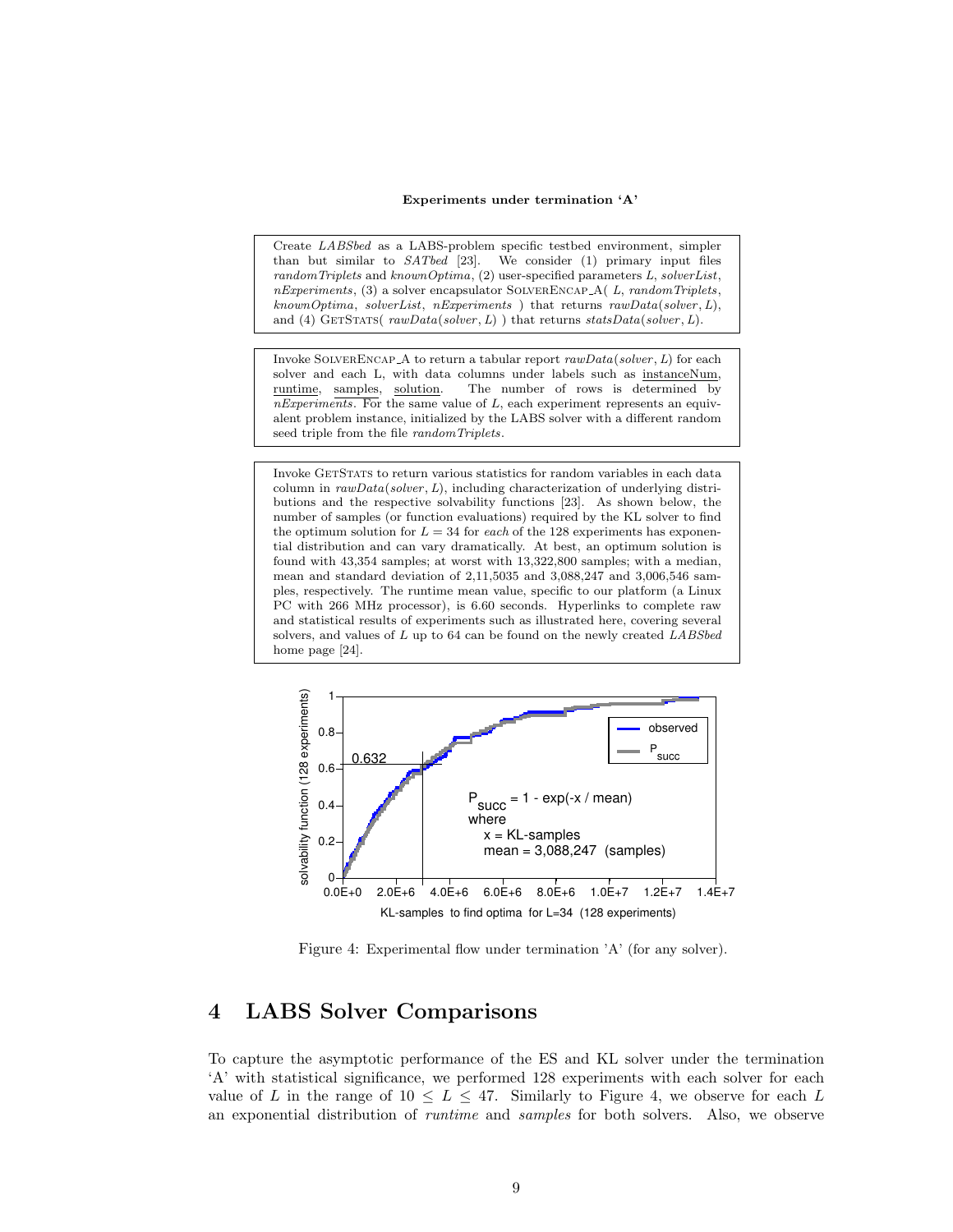exponential distribution for *generations* (ES solver) and *restarts* (KL solver).<sup>2</sup>. However, with 128 trials the distribution of the reported means for each of these random variables is near-normal due to the law of large numbers. Also with 128 trials, two means with comparable standard deviation will pass a standard t-test for equivalence, at confidence level of 95%, as long as their ratios are bounded by 4/3 from above and 3/4s from below. In other words, after 128 independent experiments, we shall declare two LABS solvers such as ES and KL to have significantly different performance only if the ratio of their means exceeds 4/3 or is less than 3/4. For example, in Figure 4 we report for the value of  $L = 34$ , the mean number of samples as  $2,925,765$  (ES solver) and  $-$  slightly better than the mean number of samples 3,088,427 (KL solver). A t-test declares both means to be equivalent, and a  $\chi^2$ -test declares both distributions to be equivalent.

Comparison with a single value of  $L$  is not sufficient; we rely on the asymptotic analysis for averages and ratios of averages based on 128 experiments for consecutive values of  $L = 10$ to  $L = 47$  for both KL and ES solvers. As shown in Figure 5, we pair data reported by the two solvers in terms of average samples, average runtime (in seconds), and the sampling efficiency defined as the ratio of the average number of samples to the average runtime. For each set of data we also show a regression line that *nominally predicts* the asympotic behavior of each solver beyond the value of  $L = 47$ :<sup>3</sup>

$$
ES\_samples\ predictor = 5.558E + 1 \times 1.370L
$$
 (3)

$$
ES\_runtime\,\, predictor = 7.108E-4 \times 1.397L
$$
\n
$$
ES\_efficiency\,\, predictor = 7.819E+4 \times 0.981L
$$
\n(4)

$$
KL\,sampling\,gradient\,y\,predictor\,=\,1.513E+4 \times 0.981\tag{3}
$$
\n
$$
KL\,samples\,predictor\,=\,1.553E+1 \times 1.423^L\tag{6}
$$

$$
KL\_sum \text{ predicate} \quad = \quad 1.999 \text{E}[1 \times 1.429] \tag{7}
$$
\n
$$
KL\_multime \text{ predicate} \quad = \quad 1.287 \text{E} - 5 \times 1.463^L \tag{7}
$$

$$
KL_{\text{efficiency predictor}} = 1.206E + 6 \times 0.973^L \tag{8}
$$

Note however, that not all mean values for  $L < 47$  we report are actually on a given regression line. For example, for the the ES-solver, we observe data points up to a factor of 2.0 above and 1.7 below the nominal  $ES\_samples\ predictor$  – until we reach the value of  $L = 43$ . At this value, we record a nearly 14-fold increase above the nominal ES samples predictor. Also, there is a reduction by a factor of 4.3 at  $L = 46$ . Such variability is statistically significant as it clearly exceeds the  $\left[\frac{3}{4}, \frac{4}{3}\right]$  bounds expected due to statistical variability alone. As our detailed analysis in the next section suggests, the variability of the solver may be due to two factors:  $(1)$  significant change of LABS problem landscape with change of L since the number of optimal solutions may vary significantly as illustrated in Table 1, and (2) partial mismatch of ES-solver parameters for the given value of L. Additional consecutive data points are needed to more completely characterize the asymptotic performance of the ES-solver; its performance variability may or may not exceed the variability demonstrated for the KL-solver up to the value of  $L = 64$  in the section that follows.

For the KL-solver, we observe data points up to a factor of 4.0 above and 3.6 below the nominal KL samples predictor – uniformly across the observed range. Again, such variations by far exceed the expected statistical variations of the mean values. However, as shown in Figure 5, the sampling efficiency for the KL-solver is subject to noticeably smaller variations than the sampling efficiency for the ES-solver. We thus conjecture that the variability observed for the KL-solver is mostly due to the variability of the LABS problem landscape with change of  $L$ .

<sup>&</sup>lt;sup>2</sup>We remind the reader that when we observe that distribution is exponential, mean≈standard deviation <sup>3</sup>Only the *consecutive* values of  $L = 20$  to  $L = 47$  are used in the least-square fit to each data set. Data points for the ES-solver for  $L = 50, 54, 58$  are shown for illustration only.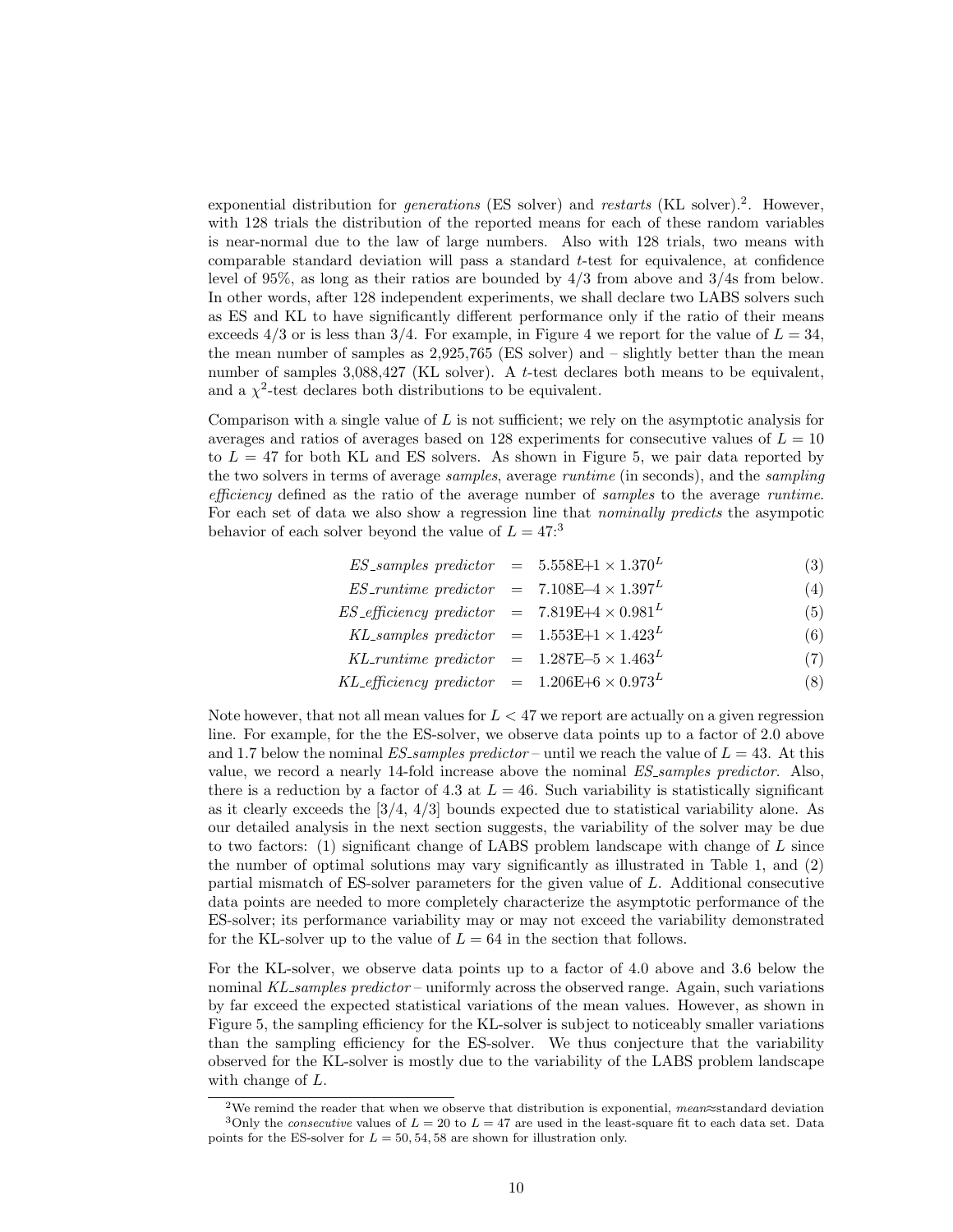

Figure 5: Asymptotic comparisons of ES and KL solvers.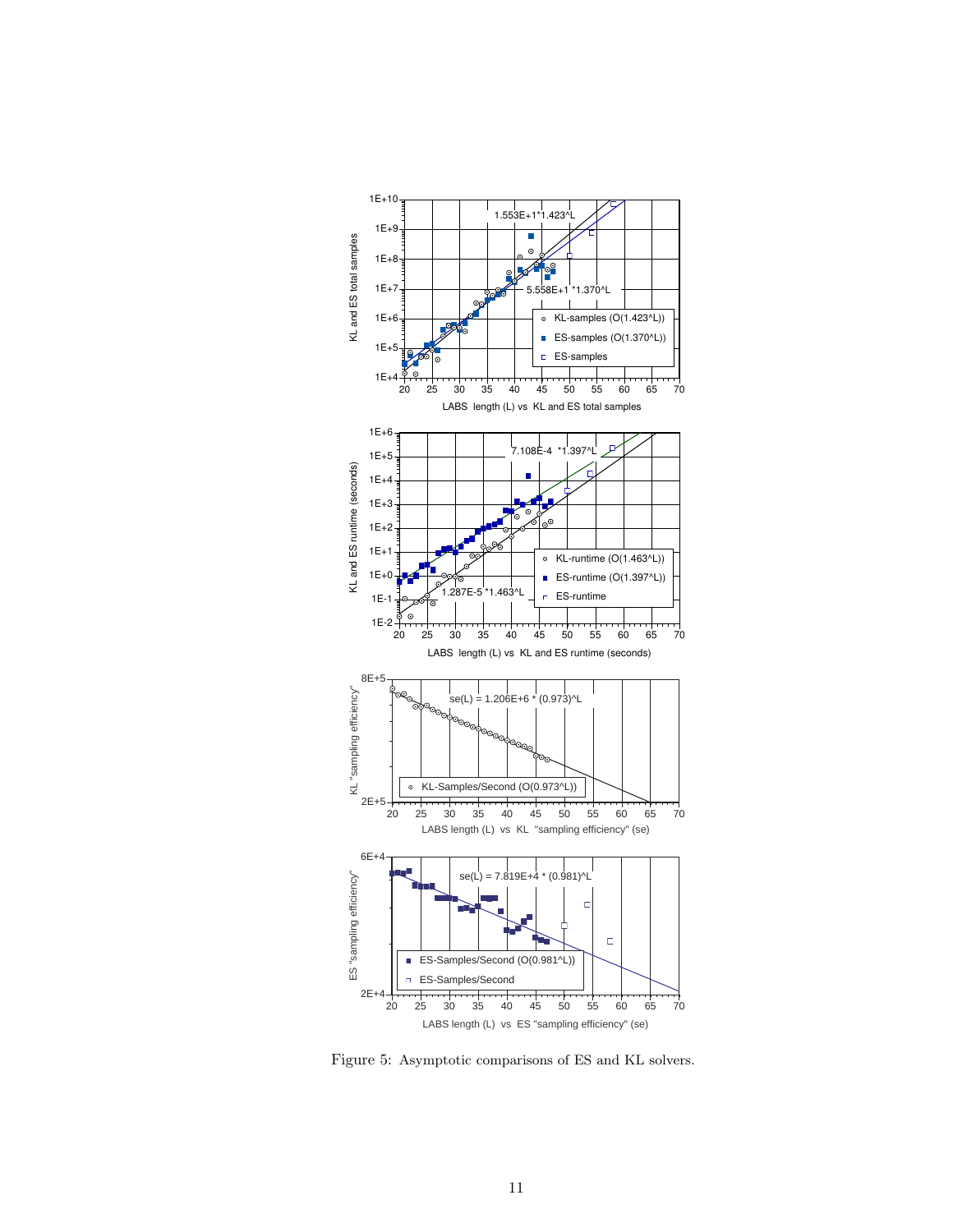Asymptotically, the nominal performance of the ES-solver appears better: there is a crossover of the *samples* predictors at  $L = 34$  and the *runtime* predictors at  $L = 88$ . However, these crossovers are not well-defined due to the demonstrated variability and most importantly, there is a significant difference in the *sampling efficiency* between the two solvers; for  $L = 34$ the average runtimes are 6.60 and 74.5 seconds for KL and ES, respectively. A significant improvement of the sampling efficiency of the ES solver is needed to make it competitive, for  $L < 88$ , with the current version of the KL solver.

Experiments as report here were executed on 266 MHz workstation under Linux. The current platform is clearly unsuitable for experiments at  $L > 88$  even with the faster-of-thetwo solvers. For  $L = 77$ , the projected runtime (using  $1.552e-8*1.419<sup>L</sup>$  for the KL-solver) is 0.94 years; if the processor performance would increase tenfold, it would still take 1.1 years to complete similar runs for  $L = 84$ . What is needed is a LABS solver with *both* (1) runtime complexity significantly better than  $O(1.419<sup>L</sup>)$  and (2) constant factor significantly better than 1.552e-8 relative to our 266 MHz platform.

However, as presented in the next section, we can demonstrate the reliability of the cost predictor under the termination 'B' for the KL-solver in the range of  $48 \leq L \leq 64$  and slightly beyond.

### 5 Cost Predictions under Termination 'B'

We ask the question: 'How long should the KL solver run in order to find the optimum for a given L with a certain probability of success  $P_{succ}$ ?' We find the answer by analyzing the asymptotic behavior of either *runtime, samples* or *restarts* of the KL solver under termination criterion 'A'. An example of restarts data is shown in the top part of Figure 6. The average values of restarts are based on 128 experiments for consecutive values of  $L = 20$  to  $L = 47$ . Also shown are three regression lines derived from the observed data for  $L \leq 47$  and data points as predicted by the respective regression lines for values of  $L > 47$ :

- nominal restarts predictor =  $0.1351 \times 1.331^L$ (9)
- upper bound restarts predictor  $= 0.6754 \times 1.331^{L}$ (10)
- lower bound restarts predictor  $= 0.0270 \times 1.331^L$ (11)

According to the nominal restarts predictor in (9), the number of required restarts to find the optimum with  $P_{succ} = 0.632$  for  $L = 48,60$ , and 64, is 123,851 or 3,832,423 or 12,031,820, respectively. However, not all average restarts reported by the KL-solver are 'on the line' that corresponds to the nominal restarts predictor. In fact, the maximum deviations from the nominal predictions for *required restarts* for the range of  $20 \leq L \leq 47$  are very significant: for  $L = 26$  the prediction is far too conservative (229 restarts predicted, 64 observed, a ratio of 3.59), for  $L = 41$  the prediction is far too optimistic (67,375 restarts observed, 16,726 predicted, a ratio of 4.03). Such variations by far exceed the expected statistical variability of the observed mean values of restarts: the 95% confidence intervals for the observed mean values are  $[52 \dots 77]$  for  $L = 26$  and  $[55,527 \dots 79,222]$  for  $L = 41$ , respectively. The empirical upper bound restarts predictor in equation (10) simply multiplies the nominal restarts predictor by a factor of 5 which is based both on the worst-case ratio of 4.03 and the observed confidence interval for mean restarts at  $L = 41$ . Using the upper bound restarts predictor, the number of required restarts for  $L = 41$  has the value of 81,380. Similarly, the empirical lower bound restarts predictor divides the nominal restarts predictor by a factor of 5. Clearly, such bounds may need to be adjusted for larger values of  $L$  when more experimental data becomes available.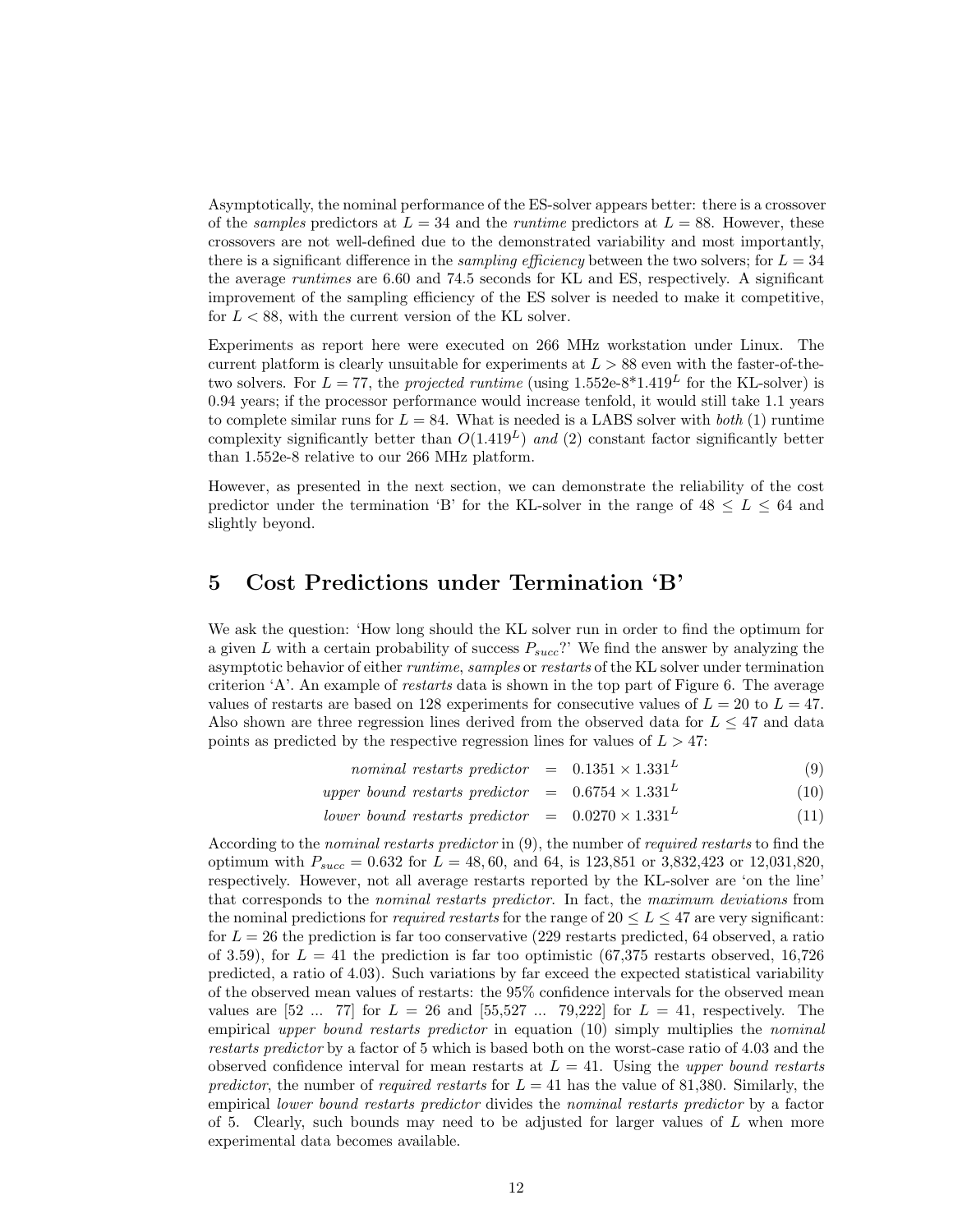

(a) restarts predictions for the termination criterion 'B'

(b) summary of experiments based on predictions above

| L  | $E_{b\underline{est}}^{1}$ | $E_{min}$ | nExpr | nHits          | uSols          | $h$ it $R$ | hours <sup>2</sup> |
|----|----------------------------|-----------|-------|----------------|----------------|------------|--------------------|
| 48 | 140[6]                     | 140       | 16    | 11             | $\overline{7}$ | 0.6875     | 0.3                |
| 49 | 136[6]                     | 136       | 16    | 12             | 9              | 0.75       | $0.4\,$            |
| 50 | 153[6]                     | 153       | 16    | 15             | 11             | 0.9375     | 0.6                |
| 51 | 153[6]                     | 153       | 16    | 5              | 3              | 0.3125     | 0.8                |
| 52 | 166[6]                     | 166       | 16    | 12             | 7              | 0.75       | $1.2\,$            |
| 53 | 170[6]                     | 170       | 16    | 12             | 8              | 0.75       | 1.7                |
| 54 | 175[6]                     | 175       | 16    | 10             | 6              | 0.625      | 2.4                |
| 55 | 171[6]                     | 171       | 16    | 14             | 7              | 0.875      | $3.5\,$            |
| 56 | 192[6]                     | 192       | 16    | 16             | 7              | 1          | 5.0                |
| 57 | 188[6]                     | 188       | 16    | 11             | 3              | 0.6875     | 13.2               |
| 58 | 197[6]                     | 197       | 16    | 13             | $\overline{7}$ | 0.8125     | 9.8                |
| 59 | 205[6]                     | 205       | 16    | 16             | 9              | 1          | 13.9               |
| 60 | 218[6]                     | 218       | 16    | 16             | 10             | 1          | 20.0               |
| 61 | 226[12]                    | 226       | 16    | 10             | 6              | 0.625      | 27.7               |
| 62 | 235[12]                    | 235       | 16    | 16             | 10             | 1          | 38.8               |
| 63 | 207[12]                    | 207       | 8     | 6              | $\overline{2}$ | 0.75       | 55.0               |
| 64 | 208[12]                    | 208       | 4     | $\overline{2}$ | $\overline{2}$ | 0.5        | 78.6               |

<sup>1</sup>values shown for  $L < 61$  are known to be optimal.

2 runtime required to execute each experiment on

a 266 MHz workstation under Linux.

Figure 6: Termination criterion 'B' results with KL solver.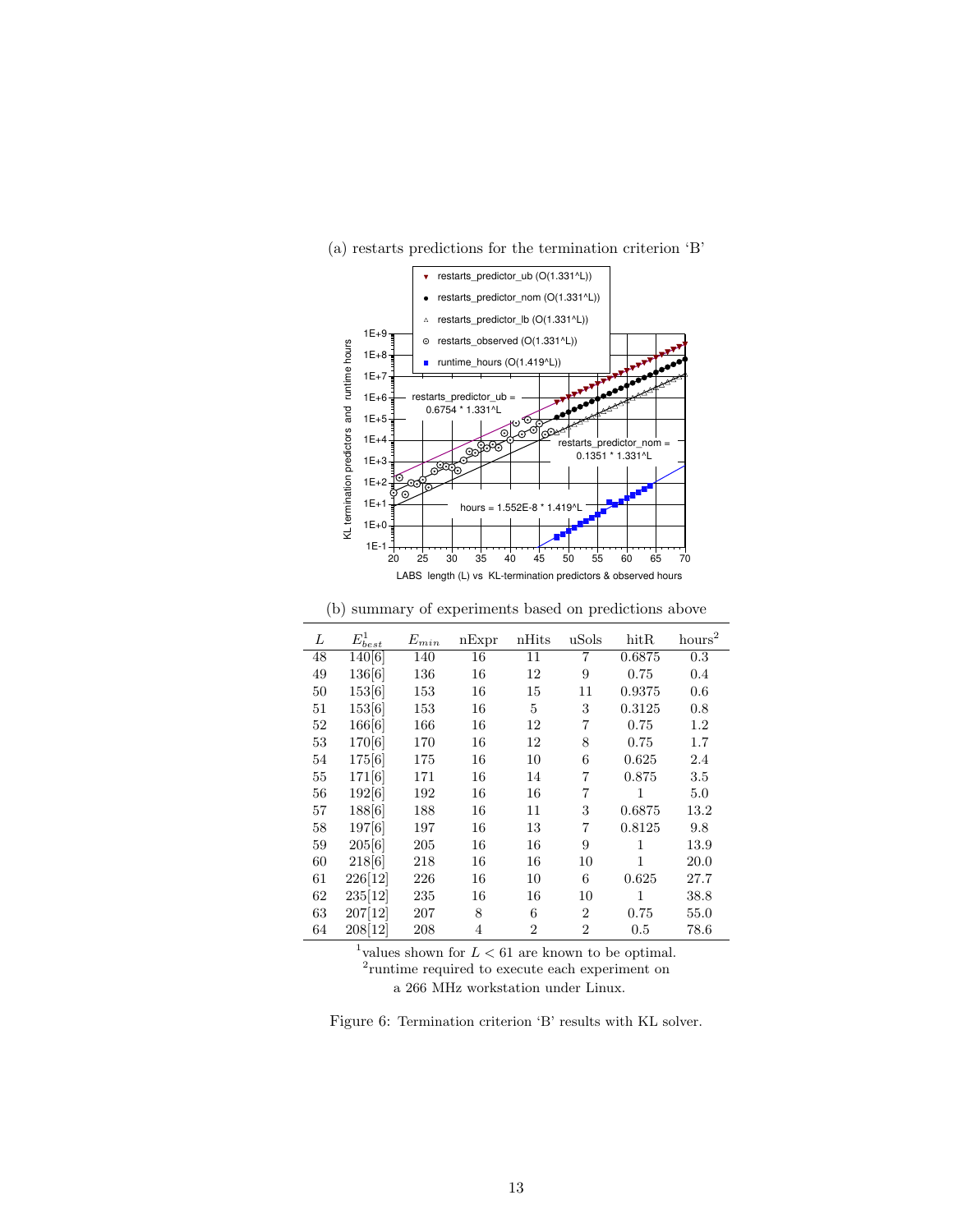The effectiveness of these predictors as the termination criterion 'B' is demonstrated by a series of experiments with  $48 \le L \le 64$  on a cluster of 4 workstations, summarized in the table in Figure 6. Using the nominal restarts predictor in equation (9), we performed 16 experiments for each  $48 \le L \le 62$ , 8 experiments for  $L = 63$ , and 4 experiments for  $L = 64$ . The columns reported in the table refer to sequence length  $(L)$ , best known minimum  $(E_{best})$ , best minimum reported by KL solver  $(E_{min})$ , number of experiments  $(nExpr)$ , number of times  $E_{min}$  is found (*nHits*), number of unique solutions reporting  $E_{min}$  (*uSols*), hit ratio of nHits versus nExpr (hitR), runtime required to execute each experiment (hours on a 266 MHz workstation under Linux).

Assuming that the *nominal restarts predictor* values that terminate each run are 'correct', we expect each experiment to find the optimum with  $P_{succ} = 0.632$ , i.e. we expect all  $E_{min}$ to match or improve on  $E_{best}$  and the hit ratio to be 0.632. For 17 values of L in this exploratory study, we observe a hit ratio mean of 0.768 with a standard deviation of 0.191 – somewhat better than expected. The most likely reason is that for most values of  $L$  in this range, the true (and unknown) mean restart values are below the regression line in Figure 6. For example, finding 16 hits out of 16 experiments for  $L = 60$  implies that the predicted mean value of 3,832,423 restarts should really be reduced by a factor of 3, 4, or 5.

Now, we cannot say that the values of  $E_{min}$  we report for  $L > 60$  are exact optima. However, given the experimental results at hand, the minima reported for 16 experiments with a hit ratio greater than or equal to  $0.625$  are the likely optima. If this threshold is not maintained, the number of restarts must be increased until we reach the threshold. To increase the overall reliability of the predictions, we can also increase the number of experiments while maintaining the hit ratio close to 0.632. Increasing the number of experiments for  $L = 63, 64$  is in progress, with experiments for  $L > 64$  to follow.

Compared to performance of earlier algorithms, the performance of the KL solver under the termination criterion B as shown in the graph and the last column of the table in Figure 6 is very effective: for  $L = 60$  it took  $16 \times 20 = 320$  hours to find not only one optimum solution but 16 solutions from which 10 optima were found to be unique. As shown in the graph, the *runtime* complexity of this solver is  $O(1.42<sup>L</sup>)$ . The question arises, how much better can we do with an alternative solver.

## 6 Updates on Current Experiments

Since the two LABS solvers in this work are so different, a number of interesting question arose during and after the presentation of the preliminary work on this project [15]:

- Why does the KL-solver always restart from a strictly random bit string?
- What happens if the ES solver generation is periodically restarted with random parent strings?
- How 'optimal' are the settings for the ES-solver?

We conducted additional experiments to provide some in insights to these questions.

Settings for ES-solver. The parameters used for all ES-solver experiments reported in earlier sections are based on settings evaluated as 'best overall' in [10]:  $\lambda = 10$  and  $\mu = 3*L$ . We conducted a number of experiments under termination 'A' where we vary the size of ES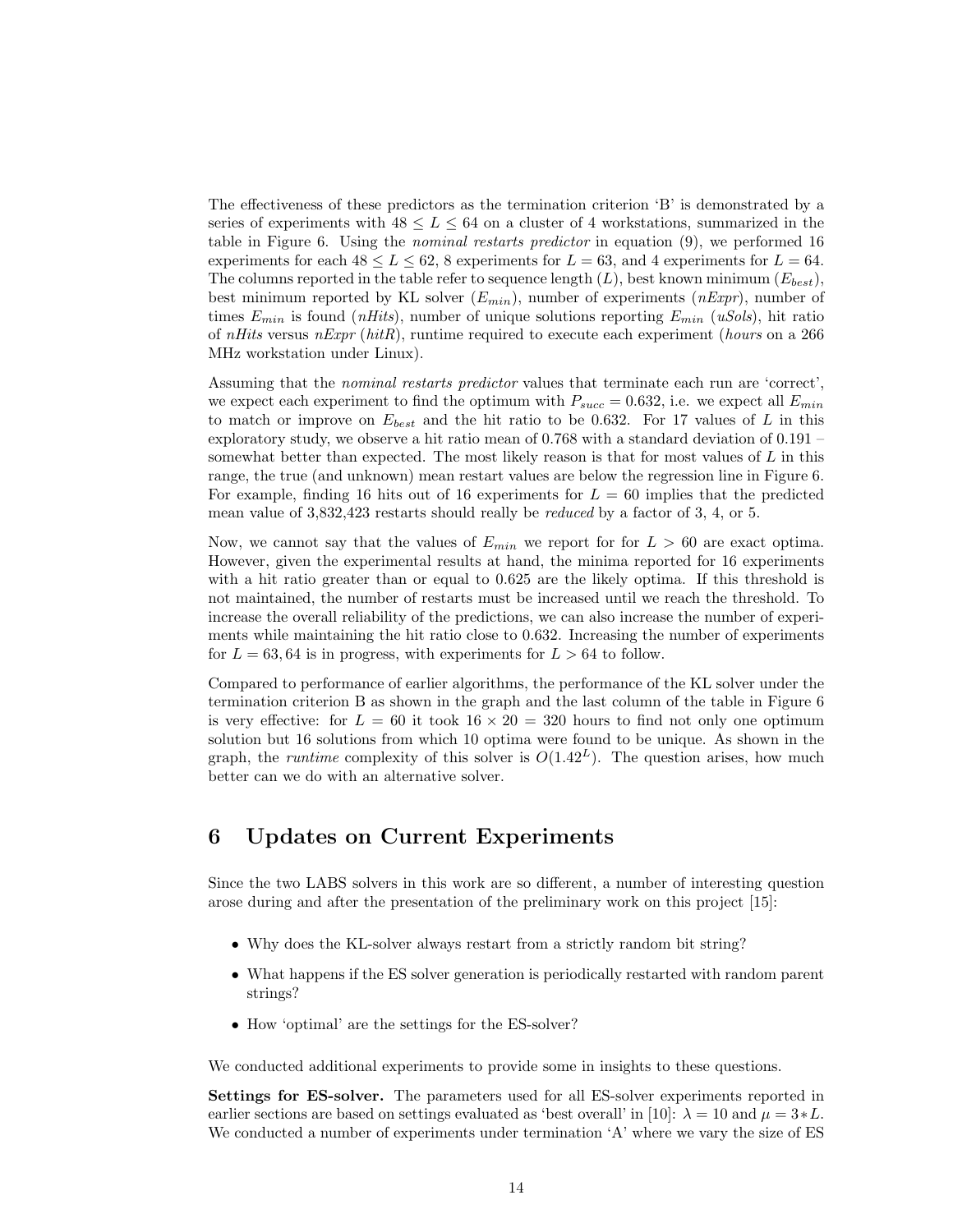

Figure 7: The effect of varying the size of ES population  $\mu$  on the cost of finding the optimal solution. The cost is reported as the average total number of samples (based on 128 experiments).

population such that the  $\mu/L$  ratio varies in increments of 1, from 1 to 6 typically. Results of 128 experiments for values of  $L = 24-28$  and  $L = 35-39$  are shown in Figure 7: rather than reporting runtime as the average cost, we report the number of samples required to find the specified optimum energy. Notably, the ratio of  $\mu/L$  is 3 only for  $L = 27$  and  $L = 35$ . For other values, the better ratio may be 4, 5, and possibly 6. This sensitivity to the value of this ratio as  $L$  is varied may be a factor in the variability we observe in the earlier experiments with the ES-solver.

**Restarts for ES-solver?** In these experiments, we keep the nominal values of  $\lambda = 10$  and  $\mu = 3 * L$  constant. However, we introduce the ratio  $gM = generation s_{max}/L$ . We now launch 128 experiments under the termination 'A' for several values of  $gM$  and observe the number of average number of samples required to find the optimum for each setting. When  $gM \to \infty$ , we have the nominal ES-solver with 0 restarts. For  $gM < \infty$ , several restarts may be required before the ES-solver finds the optimum value and terminates. We show the result of experiments for  $L = 27,28$  in Figure 8. Note that the variability ratio in the average number of samples relative to the value reported for 0-restarts is within an interval [3/4, 4/3] which implies that for  $L = 27,28$ , we cannot distinguish between the ES-solvers with no restarts and with restarts – as long as the ratio  $gM > 1$ .

Improved restarts for KL-solver? There are problems and solvers for which restarts that 'remember' some fraction of earlier local optimum solution may benefit the average solver performance, e.g. [25]. However, as our experiments in Figure 9 demonstrate, this heuristic does not seem to work well with the LABS problem and the KL solver. In fact, we don't know how much we need to perturb the currently returned local optimum solution before we restart. The experiments for  $L = 27,28$  demonstrate that the KL-solver has the best performance when each restart takes place from an completely random string.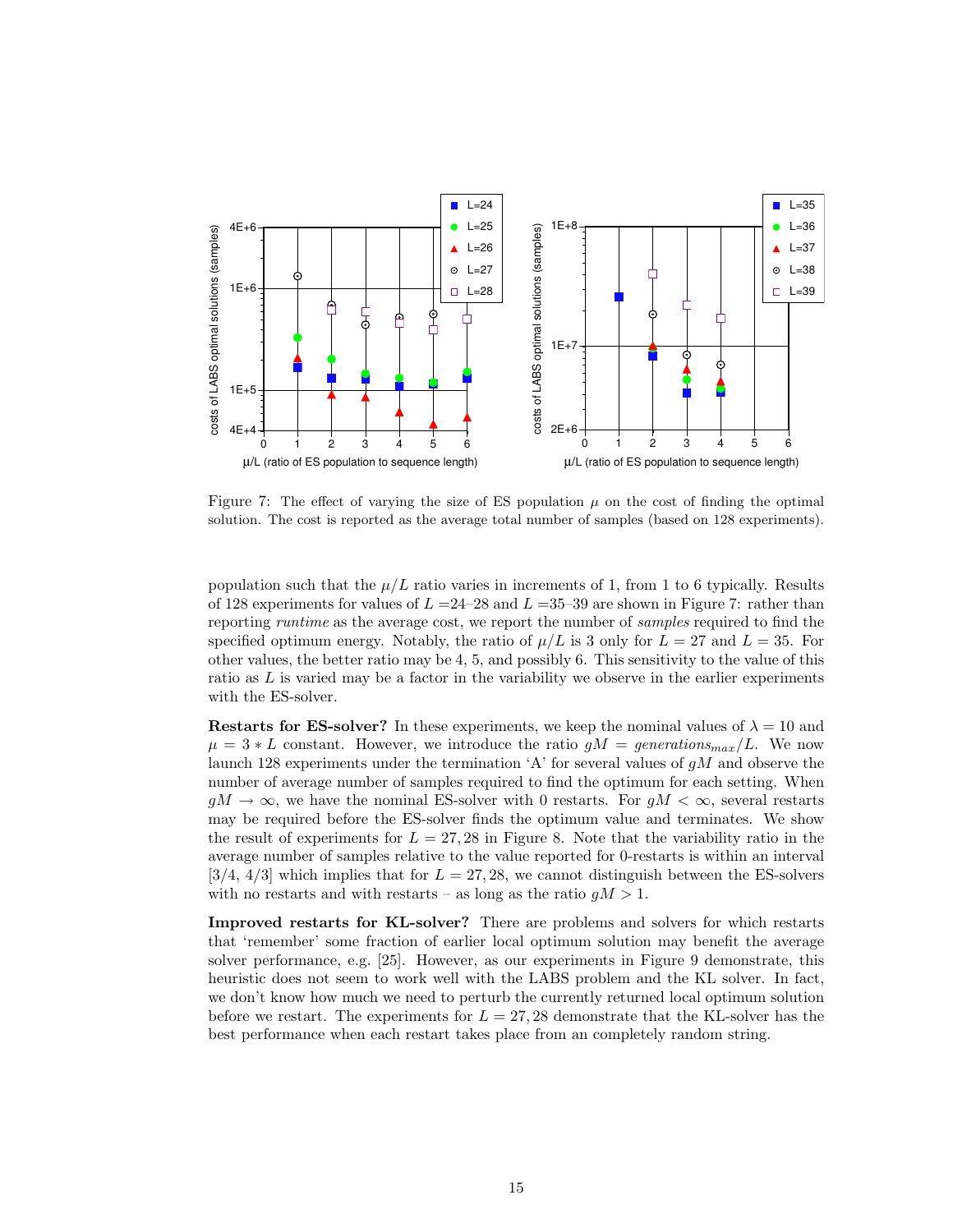

Figure 8: The effect of varying the maximum number of ES generations before a random restart on the cost of finding the optimal solution. Upon reaching the specified maximum, a new generation restarts from a randomly selected seed. No restarts are required for the right-most point (at  $gM/L = 1000$ ). The cost is reported as the average total number of samples (based on 128 experiments).



Figure 9: The effect of varying the distance of previous best solution to initialize each successive KL-restart. We vary the distance by randomly flipping k bits,  $k \leq L$ , in the best local solution. The KL local neighborhood proximity ratio is defined as  $2k/L$ . The cost is reported as the average total number of samples (based on 128 experiments). Results reported for ratio of 1 are statistically equivalent to experiments with strictly random initialization of each KL-restart.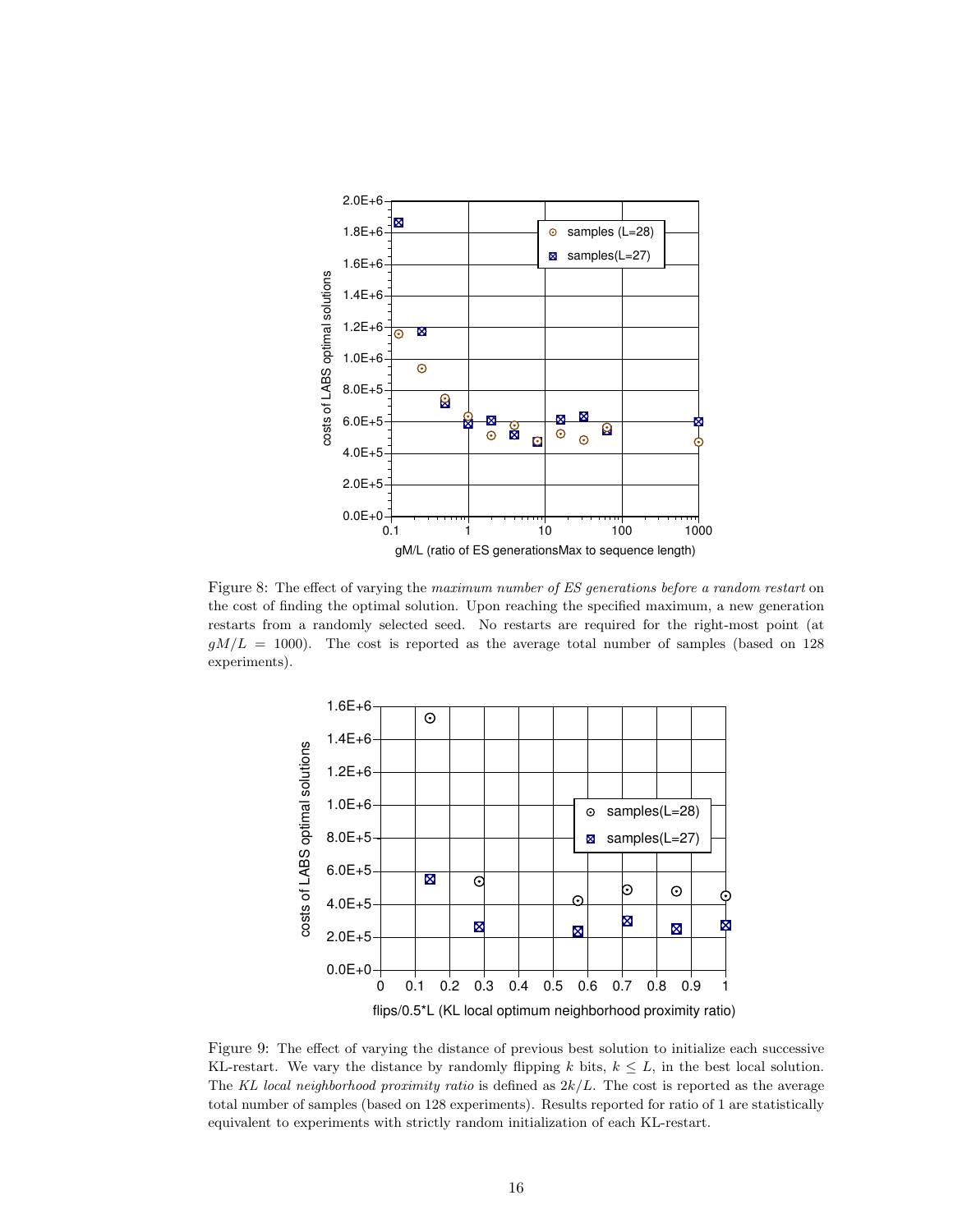## 7 Conclusions and Future Work

We have demonstrated a methodology that, while not guaranteeing optimum solutions for LABS problem, finds optima with high degree of confidence. For values of  $L < 88$ , the present solver of choice is KL since it has similar scaling properties to ES while generating new sequences at a significantly faster rate. Our methodology, to compare two LABS solvers not only in terms of *runtime* but also *samples* required to find optimal solutions, provides new insights about the effectiveness and the efficiency of evolutionary strategies. Compared to KL, the ES-based search for optima may require significantly less samples (on average) as the problem size increases, however the challenge to reduce the cost of computing these samples should be addressed next by the ES-based search algorithms. The challenge for KL-based algorithms is clearly to reduce the number of samples required to find optimal solutions.

A unique feature, intrinsic to the approach in this paper is the generation of multiple solutions for a given value of L. The number of these solutions in Table 1, introduced earlier is exact for values of  $L \leq 35$ . For values of  $L > 35$ , the values listed are conjectured from our experiments to date. A total of 400 experiments under termination 'A' have been run for  $L \le 47$ , so values listed are most likely exact. Values for  $L > 47$  are based on smaller number of experiments as listed in the table of Figure 6. Since it is clear that the number of solutions must always be a multiple of 4, we have rounded the solutions found to the nearest such value. For example, when we report the number of solutions for  $L = 60$  as 10 in Figure 6, we report 12 in the table above. We anticipate new insights by (a) correlating the number of solutions to the observed and predicted variability in solver performance and (b) analyzing solution structures to improve the search process for the next generation of LABS solvers.

We have just gained access to a cluster of 128 processors and plan to continue with scaling up the experiments with improved solvers, not only to search for new optima but also to find solutions for  $L > 100$  that wil exhibit a converging trend towards the posted asymptotic value. Reader is invited to visit the  $LABSbed$  home page [24], not only to access complete archives of experimental data summarized in this paper but also to access updates on (1) on LABS minima for values of  $L > 64$  and a call for collaboration, (2) improved performance of new LABS solvers, (3) status of LABSbed tutorial, documentation, and ready-to-install solvers.

Acknowledgements. The ready access to the exact minima of the LABS problem posted by Stephan Mertens [6] has been of great value in this research. The productive participation of the undergraduate cluster computing project team led by Jonathan B. Cage was instrumental for the LABS validation experiments for  $L = 48{\text -}60$  and the LABS frontier experiments for  $L = 61-64$ . The just-in-time table of best merit factors [12] sent to us by Joshua Knauer also provided an update of our Figures 1 and 6.

### References

- [1] M. J. E. Golay. The merit factor of long low autocorrelation binary sequences. IEEE: Transactions on Information Theory, 28:543–549, 1982.
- [2] J. Bernasconi. Low autocorrelation binary sequences: statistical mechanics and configuration space analysis. J. Phys., 48:559–567, April 1987.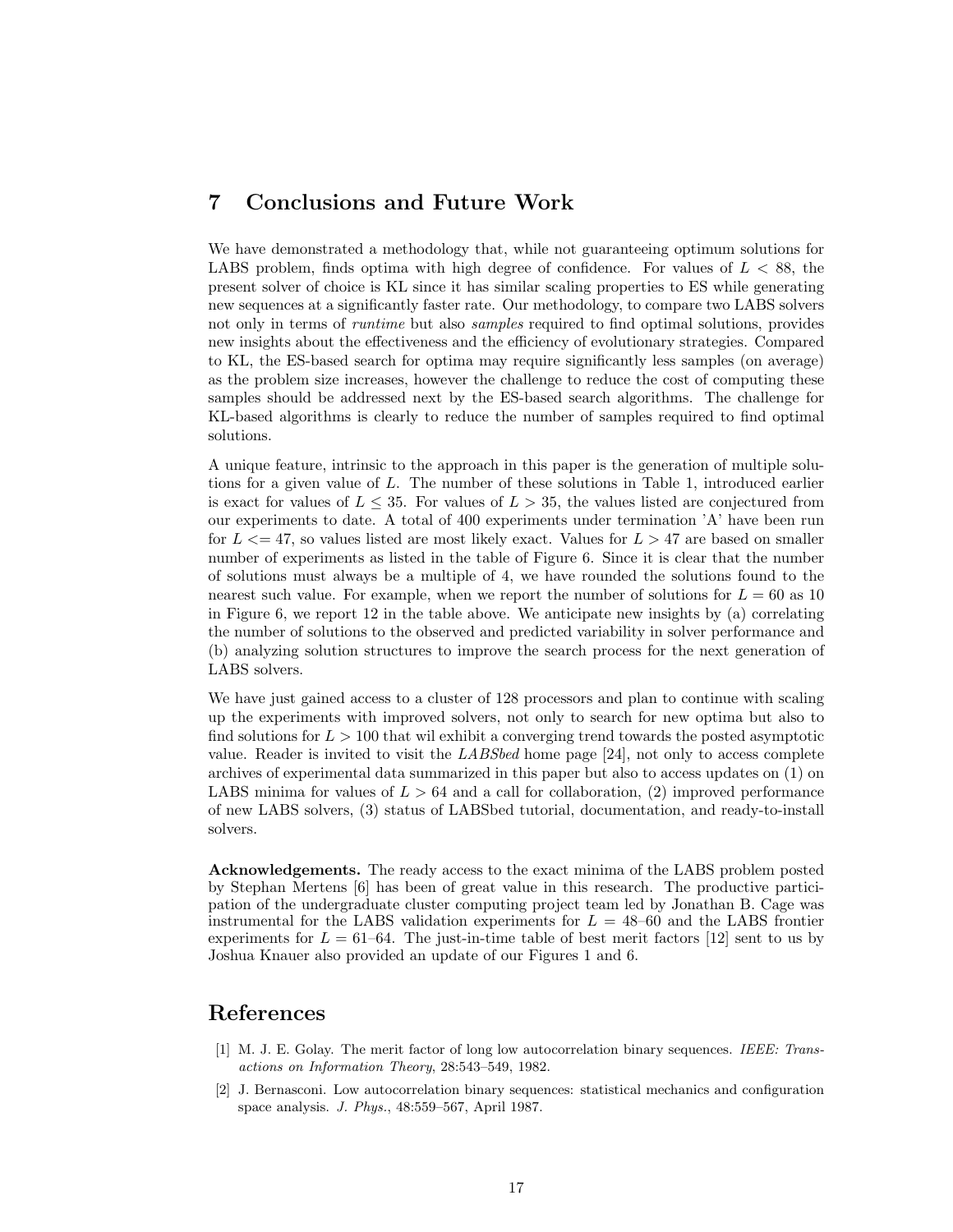- [3] Martin Pelikan and David E. Goldberg. Hierarchical boa solves Ising spin glasses and MAXSAT. Proceedings of the Genetic and Evolutionary Computation Conference (GECCO-2003), pages 1271–1282, 2003.
- [4] Martin Pelikan, David E. Goldberg, Jiri Ocenasek, and Simon Trebst. Robust and scalable black-box optimization, hierarchy, and ising spin glasses. IlliGAL Report No. 2003019, Illinois Genetic Algorithms Laboratory, University of Illinois at Urbana-Champaign, Urbana, IL, 2003.
- [5] S. Mertens. Exhaustive search for low-autocorrelation binary sequences. Journal of Physics A: Mathematical and General, 29:473–481, 1996.
- [6] S. Mertens. Ground states of the bernasconi model with open boundary conditions, 2003. For details, see http://odysseus.nat.uni-magdeburg.de/~mertens/bernasconi/open.dat.
- [7] M. P. Eastwood, C. Hardin, Z. Luthey-Schulten, and P. G. Wolynes. Evaluating protein structure-prediction schemes using energy landscape theory. IBM Journal of Research and Development,  $45(3/4)$ , 2001. Special issue on Deep computing for the life sciences.
- [8] C. de Groot, D. Wurtz, and K. H. Hoffmann. Low autocorrelation binary sequences: Exact enumeration and optimization by evolutionary strategies. Optimization  $(UK), 23(4):369-384$ , 1993.
- [9] F.-M. Dittes. Optimization on rugged landscape: A new general purpose monte carlo approach. Physical Review Letters, 76:4651–4655, 1996.
- [10] B. Militzer, M. Zamparelli, and D. Beule. Evolutionary search for low autocorrelated binary sequences. IEEE Transactions on Evolutionary Computation, 2(1):34–39, April 1998.
- [11] S. Prestwich. A Hybrid Search Architecture Applied to Hard Random 3-SAT and Low-Autocorrelation Binary Sequences. The Sixth International Conference on Principles and Practice of Constraint Programming, Lecture Notes in Computer Science, Springer-Verlag, 1894:337–352, 2000.
- [12] J. Knauer. Home Page of LABS Problem Merit Factor Records, 2003. See http://www.cecm.sfu.ca/~jknauer/labs/records.html.
- [13] F. Brglez, X. Y. Li, and M. Stallmann. On SAT Instance Classes and a Method for Reliable Performance Experiments with SAT Solvers. Annals of Mathematics and Artificial Intelligence (AMAI), , 2003. To be published. A major revision of the 2002-SAT Symposium paper. For a preprint, see http://www.cbl.ncsu.edu/publications/ .
- [14] F. Brglez, M. F. Stallmann, and X. Y. Li. The LABS Problem and an Encapsulation of Local Search Algorithms for Improved Performance and Reliability. Technical Report, 2003- TR@CBL-LABS, 2003. For a reprint, see http://www.cbl.ncsu.edu/publications/.
- [15] F. Brglez, M. Stallmann, X. Y. Li, and B. Militzer. Reliable Cost Predictions for Finding Optimal Solutions to LABS Problem: Evolutionary and Alternative Algorithms. In Proceedings of The Fifth International Workshop on Frontiers in Evolutionary Algorithms (FEA2003), Cary, NC, USA, September 26-30, 2003 , September 2003. See also http://scsx01.sc.ehu.es/ ccwgrrom/FEA2003/ and http://www.cbl.ncsu.edu/OpenExperiments/LABS/ .
- [16] I. Rechenberg. Evolutionsstrategien optimierung technischer systeme nach prinzipien der biologischen information. Stuttgart-Bad Cannstatt: Friedrich Frommann Verlag, 1973.
- [17] H.-P. Schwefel. Numerical Optimization of Computer Models. New York: Wiley, 1981.
- [18] B.W.Kernighan and S.Lin. An efficient heuristic procedure for partitioning graphs. Bell System Technical Journal, pages 291–307, 1970.
- [19] Woei-Kae Chen and Matthias F.M. Stallmann. Local search variants for hypercube embedding. In Proceedings Fifth Distributed Memory Computing Conference, pages 1375 – 1383, 1990.
- [20] W.-K. Chen, M. Stallmann, and E.F. Gehringer. Hypercube embedding heuristics: An evaluation. International Journal on Parallel Programming, 18(6):505 – 549, 1989.
- [21] Holger H. Hoos and Thomas Stützle. Local Search Algorithms for SAT: An Empirical Evaluation. Journal Of Automated Reasoning, 24, 2000.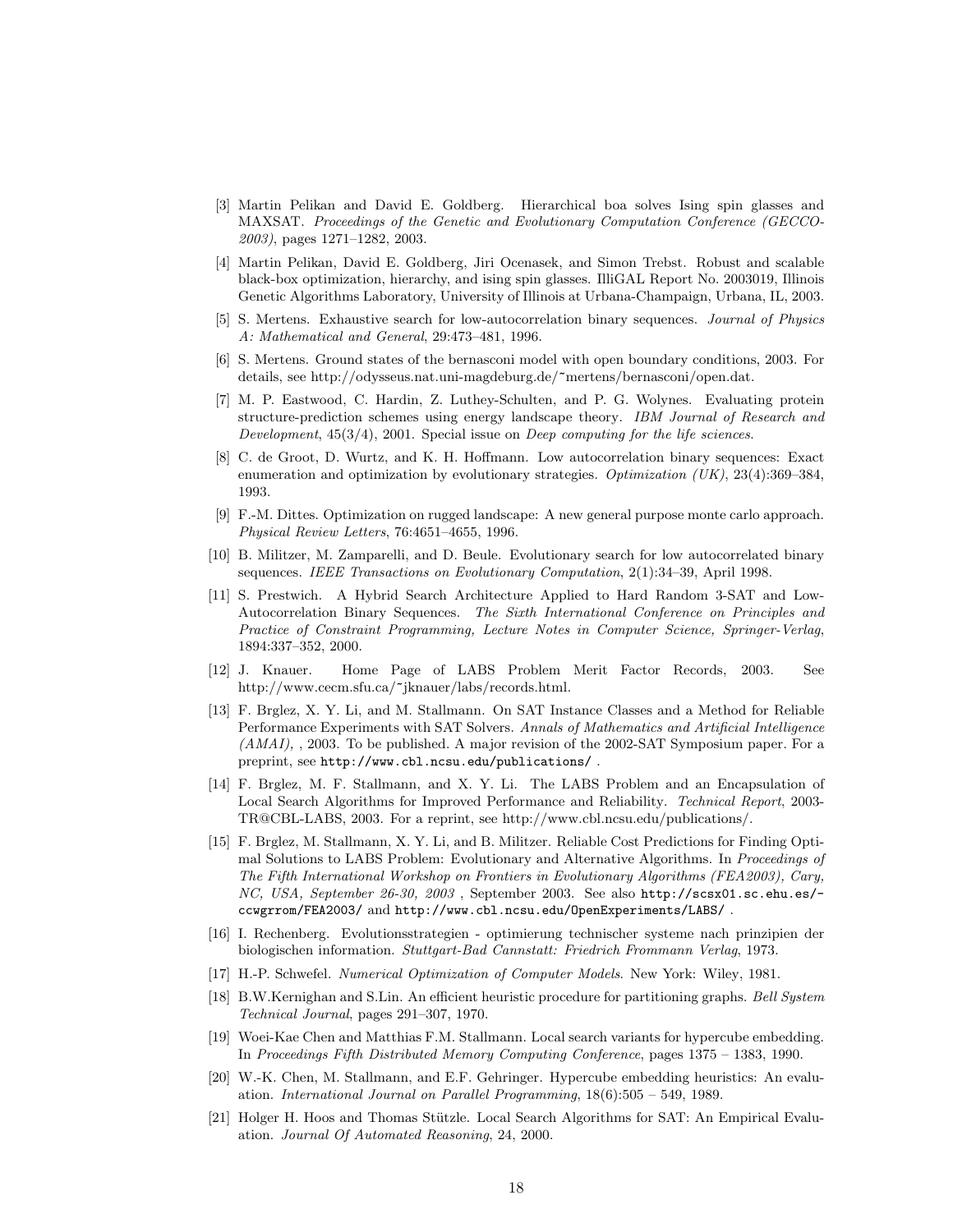- [22] D. Johnson. A Theoretician's Guide to the Experimental Analysis of Algorithms. American Mathematical Society, 220(5-6):215–250, 2002. In Data Structures, Near Neighbor Searches, and Methodology: Fifth and Sixth DIMACS Implementation Challenges, M. H. Goldwasser, D. S. Johnson, and C. C. McGeoch, Editors.
- [23] F. Brglez, M. F. Stallmann, and X. Y. Li. SATbed: An Environment For Reliable Performance Experiments with SAT Instance Classes and Algorithms. In Proceedings of SAT 2003, Sixth International Symposium on the Theory and Applications of Satisfiability Testing, May 5-8 2003, S. Margherita Ligure - Portofino, Italy, 2003. For a reprint, see http://www.cbl.ncsu.edu/ publications/ .
- [24] LABSbed: LABS Problem Experiments Home Page, 2003. See http://www.cbl.ncsu.edu/- OpenExperiments/LABS/.
- [25] K. Smyth, H. Hoos, and T. Stutzle. Iterated robust tabu search for MAX-SAT. In Proceedings of the 16th Canadian Conference on Artificial Intelligence (AI 2003), 2003.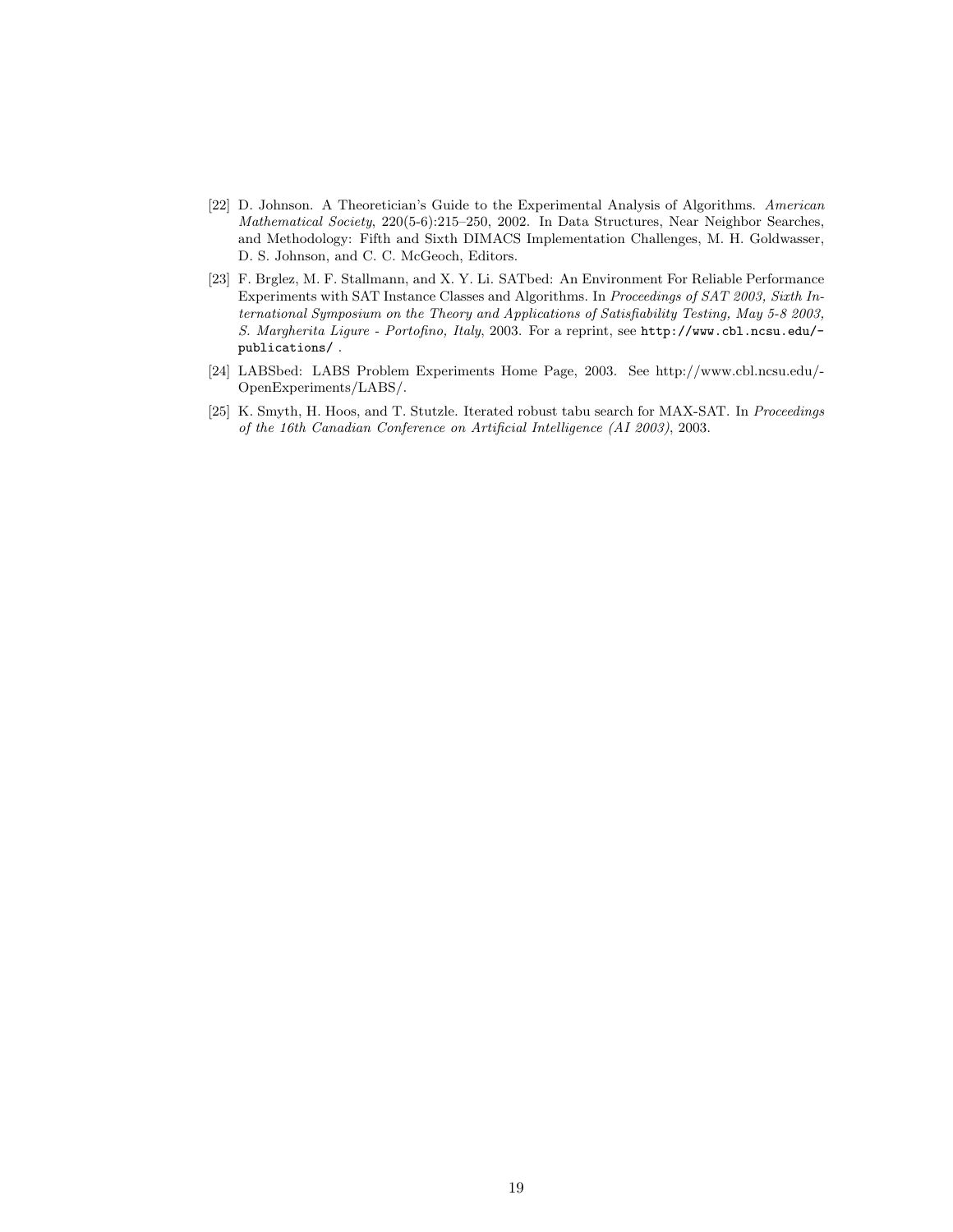## Appendix: Generalization of the Kernighan-Lin Heuristic

The KL (Kernighan-Lin) heuristic, introduced in the context of the LABS problem, has been illustrated as a simplified flowchart in Figure 3. This appendix provides additional background and concludes with a pseudo code description of the generalized Kernighan-Lin algorithm [19, 20].

The key ingredients to the *generic KL* algorithm are as follows:

- 1. The concept of a feasible solution, which encompasses any combinatorial object that is encountered during the search. In graph partitioning, any partition of the vertices is considered a feasible solution (originally, Kernighan and Lin insisted on a partition that divided the vertices equally [18]). In the LABS problem, any binary sequence of the specified length is a feasible solution.
- 2. A cost function c that maps any feasible solution x to its cost  $c(x)$ . We will assume, without loss of generality, that  $c(x)$  is a natural number and that an optimum solution  $\hat{x}$  minimizes  $c(\hat{x})$ . The cost function is not necessarily the one defined by the problem — it may be designed to guide the search toward solutions from which an optimum is easier to find.
- 3. A set possible transformations that define the *neighborhood*  $\mathcal{N}(x)$  of a feasible solution x. Every element of  $\mathcal{N}(x)$  must be a feasible solution and must be derived from x via one of the specified transformations. The original Kernighan-Lin heuristic considered any transformation that swapped two vertices, one from each side of the partition. Later variations looked at movements of a single vertex from one side to the other (with a penalty for unbalanced partitions built into the cost function). In the LABS problem, a transformation is the flip of a single bit and  $\mathcal{N}(x)$  is the set of all strings that are Hamming distance 1 from  $x$ .
- 4. A move occurs when the algorithm chooses a neighbor of the current feasible solution x and makes it the new feasible solution.
- 5. A marking strategy that guarantees that no move will be reversed during a single sweep. In the original Kernighan-Lin heuristic a vertex was marked whenever it was used in a swap, a marked vertex could not be used again in the same sweep, and the end of a sweep occurred when all vertices were marked (at which point the next sweep began by unmarking the vertices). In the LABS problem a bit position is marked when that bit is flipped and no other flip can occur at that bit position during a sweep. The marking strategy must satisfy two properties: (a) it must prevent the reversal of a move performed during a sweep, and (b) it must terminate, that is, every move must make progress toward a situation where the marks prevent any further move (and the end of a sweep occurs).

The algorithm is shown in Figure 10.